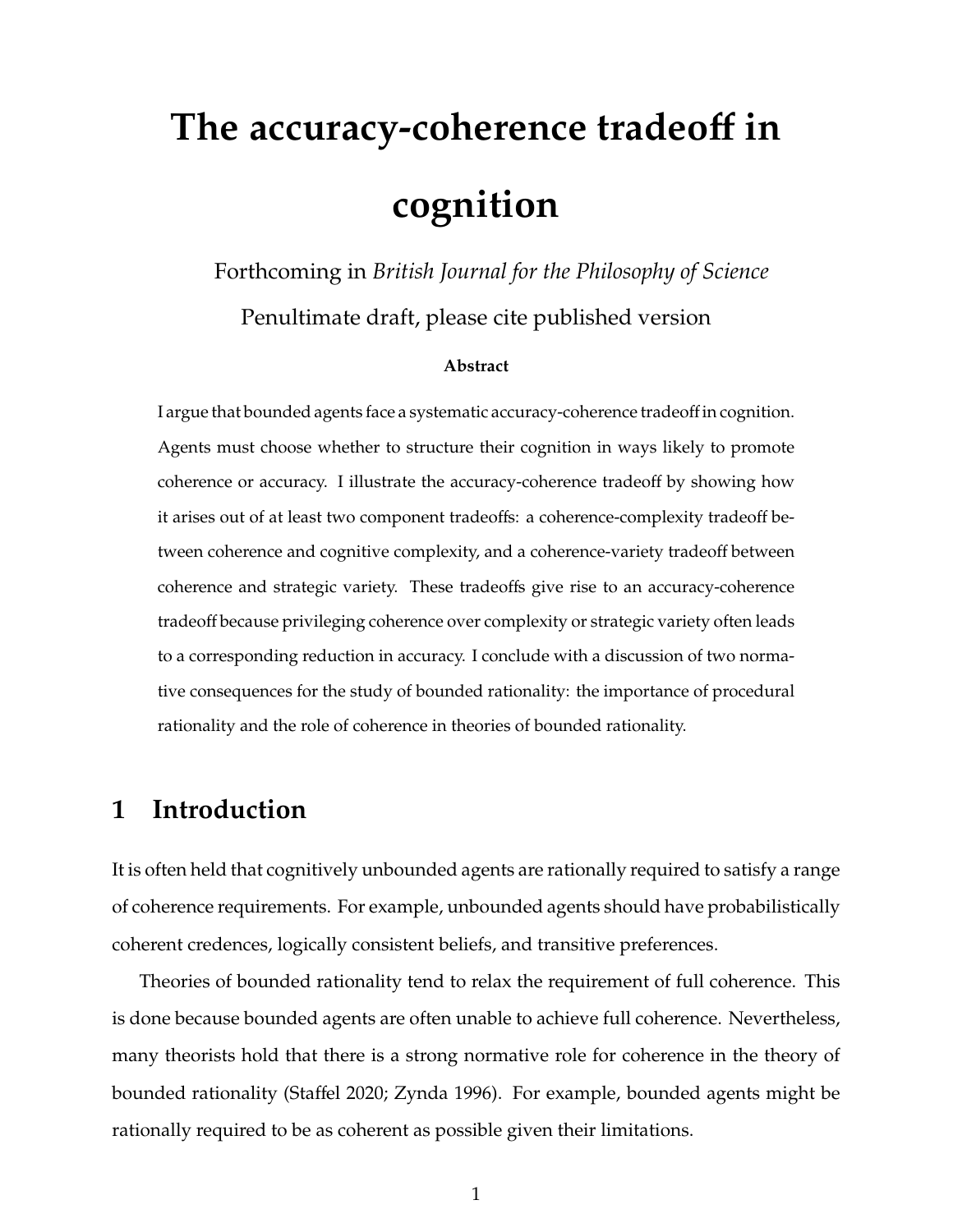In support of the normative importance of coherence, it has recently been shown how traditional arguments in favor of full coherence requirements on unbounded agents can be generalized to support approximate coherence requirements on bounded agents. These include arguments from accuracy-dominance (De Bona and Staffel 2017, 2018; Staffel 2020) and vulnerability to book (Schervish et al. 2000, 2002, 2003; Staffel 2015).

At the same time, some leading scientific approaches to bounded rationality place less emphasis on coherence (Arkes et al. 2016).<sup>1</sup> One such approach holds that bounded agents should use a toolbox of fast-and-frugal heuristics which make efficient and accurate judgments at the price of significant vulnerability to incoherence (Gigerenzer and Selten 2001). What could be said in favor of this looser role for coherence in the theory of bounded rationality?

A defining feature of bounded rationality is the existence of tradeoffs. Most famously, there is often an accuracy-effort tradeoff between cognitive strategies (Johnson and Payne 1985).<sup>2</sup> The cognitive strategies which produce the most accurate judgments or the best decisions tend to be among the most effortful strategies available. As a result, bounded agents need to select cognitive strategies which strike a good balance between accuracy and effortfulness.

In this paper, I argue that bounded agents face a comparably systematic accuracycoherence tradeoff. The strategies which produce the most accurate judgments or the best decisions come apart from the most coherent strategies. If the existence of an accuracycoherence tradeoff can be demonstrated, it will put some pressure against the relationship between bounded rationality and approximate coherence by showing that agents often pay a price in accuracy for gained coherence.

Here is the plan. Section 2 clarifies what it means to say that there is an accuracycoherence tradeoff in cognition. Section 3 introduces the accuracy-coherence tradeoff using an extended example. Sections 4-5 illustrate two of the cognitive factors driving the

<sup>&</sup>lt;sup>1</sup>For philosophical overviews of the ensuing debates, see Rysiew (2008) and Sturm (2012).

<sup>2</sup>Sometimes there is no accuracy-effort tradeoff. In some situations, the most accurate strategies are also among the most frugal (Geman et al. 1992; Gigerenzer and Brighton 2009; Wheeler forthcoming).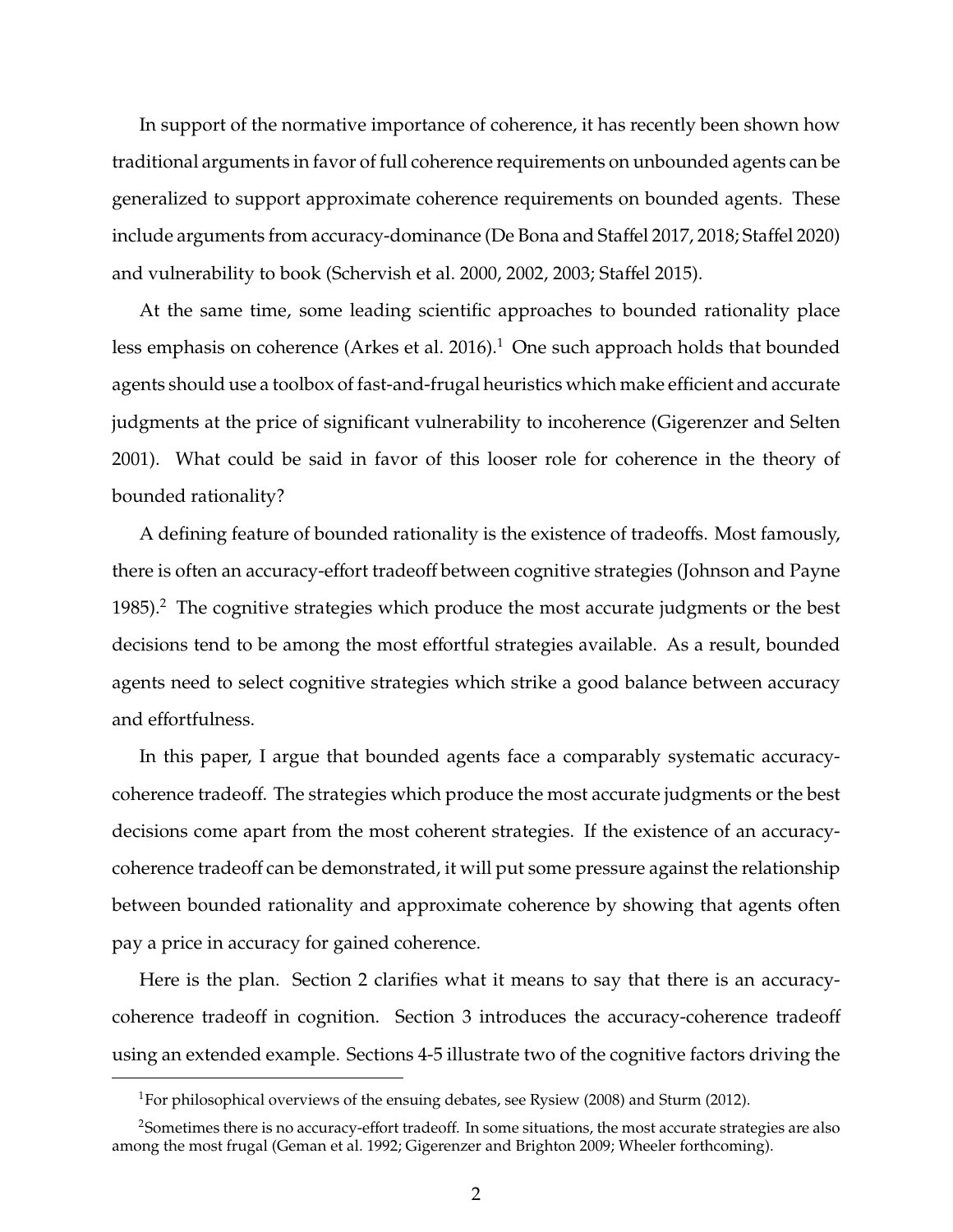accuracy-effort tradeoff: cognitive complexity and strategic variety. Section 6 resolves a puzzle about the location of the accuracy-coherence tradeoff. Section 7 uses the resolution of this puzzle to draw lessons about the shape and extension of coherence-based normative theories.

## **2 Clarifying the target**

What does it mean to say that bounded agents face an accuracy-coherence tradeoff? In this section, I offer five remarks to clarify my target, building on the analogy between the accuracy-effort and accuracy-coherence tradeoffs.

First, the term 'accuracy-effort tradeoff' is standardly used to denote two different phenomena. On the one hand, it denotes an *accuracy-e*ff*ort tradeo*ff in which the accuracy of our judgments, measured perhaps by a scoring rule, trades off against the effort of making judgments. On the other hand, it denotes a *quality-e*ff*ort tradeo*ff in which the quality of our decisions, measured perhaps by a utility function, trades off against the effort of making decisions. When clarity is of the essence, I break with tradition and use the term 'accuracy-effort tradeoff' to designate only the first tradeoff. But it is no accident that the accuracy-effort and quality-effort tradeoffs have been lumped together, since they arise in similar cases and for structurally similar reasons. When an umbrella term is needed, I hold with tradition in using the term 'accuracy-effort tradeoff' to denote both of these component tradeoffs.

Similarly, the term 'accuracy-coherence tradeoff' encompasses both an *accuracycoherence tradeo*ff in judgment and a *quality-coherence tradeo*ff in decisionmaking. When clarity is required, I reserve the term 'accuracy-coherence tradeoff' for the first tradeoff only. But we will see that the accuracy-coherence and quality-coherence tradeoffs arise in similar cases and for structurally similar reasons. For this reason, I build on existing tradition and use the umbrella term 'accuracy-coherence tradeoff' to designate both component tradeoffs when the meaning of this phrase is clear from context.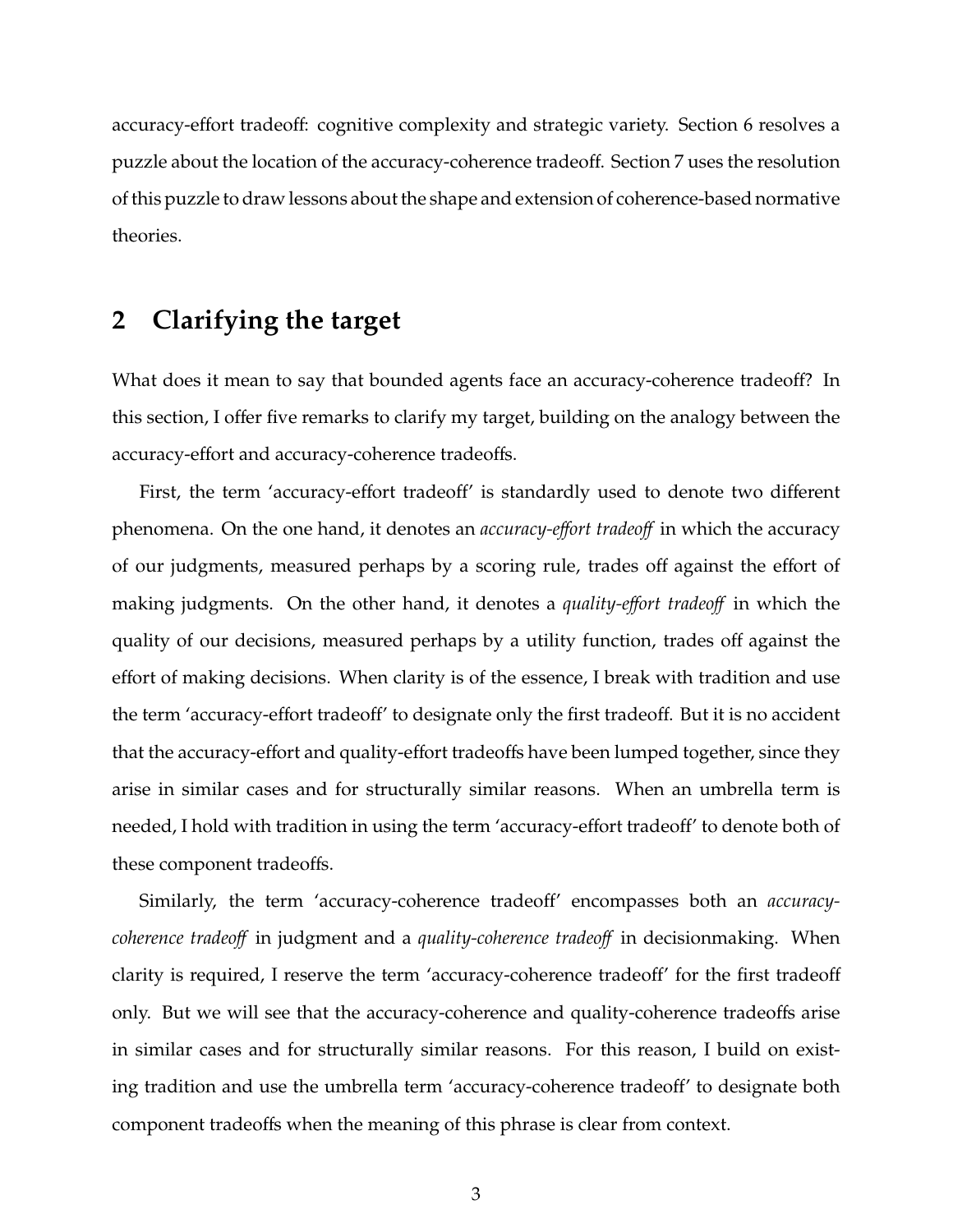Second, the accuracy-coherence tradeoff, like the accuracy-effort tradeoff, occurs at the level of cognitive strategies rather than the judgments and decisions that they produce. We might express the point expectationally. $3$  To say that there is an accuracy-coherence tradeoff in cognition is to say that agents are often forced to choose between strategies with better impacts on the expected coherence or expected accuracy of their beliefs, respectively. When the processes in question directly issue in judgments, the expected accuracy and coherence of a process will be the expected accuracy and coherence of the agent's resulting doxastic state. I am primarily concerned with examples of this form. We could extend the terminology to talk about the expected accuracy and coherence of other processes such as evidence-gathering in terms of their expected downstream contributions to the accuracy or coherence of an agent's beliefs, although this will not be my primary concern. Similar glosses can be given for the quality-coherence tradeoff.

Third, the accuracy-coherence tradeoff, like the accuracy-effort tradeoff, occurs often but not always. In some situations, the accuracy-effort tradeoff is nonexistent, or even reversed: agents can improve the expected accuracy of their judgments by using lesseffortful cognitive processes (Geman et al. 1992; Gigerenzer and Brighton 2009). For this reason, the most important task in studying the accuracy-effort tradeoff is to characterize the conditions under which it occurs. Similarly, I argue that the accuracy-coherence tradeoff often occurs, but not that it always occurs. The most important task is to identify factors driving the accuracy-coherence tradeoff in cognition, and I argue that both strategic variety (§4) and cognitive complexity (§5) fit the bill.

Fourth, the notion of coherence is notoriously fraught. For one thing, different theorists employ a patchwork of at most roughly coextensional terms to pick out the phenomenon of interest, including 'coherence', 'consistency', 'structural rationality', 'axiomatic rationality' (Gigerenzer forthcoming), and the 'standard picture' of rationality (Stein 1996). For another, there is disagreement about which patterns of attitudes should count as incoher-

 ${}^{3}$ If a non-expectational gloss is desired, we could also express the point in terms of the dispositions of processes to produce accurate and coherent belief.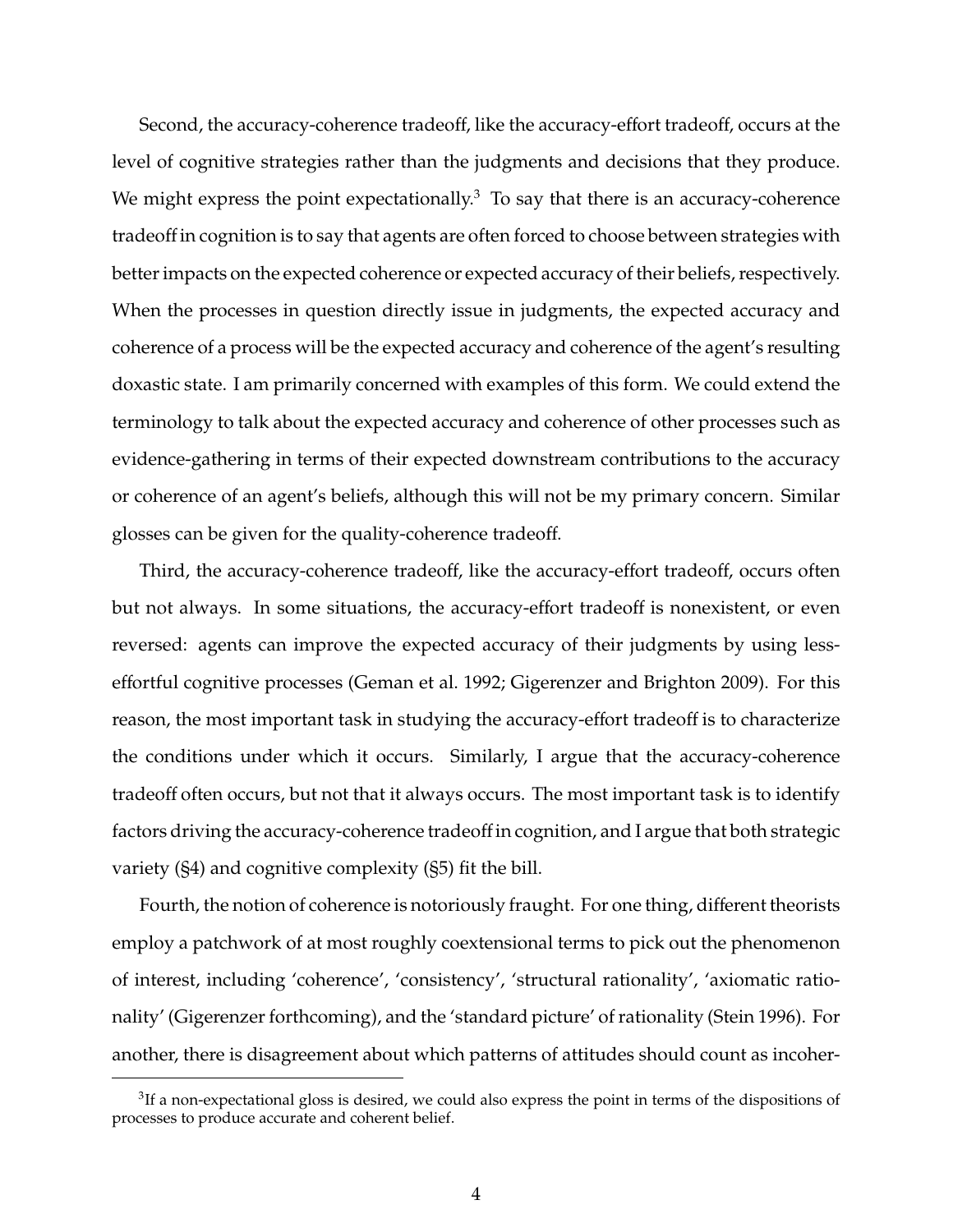ent. And in the practical domain, it is disputed which objects may count as incoherent: choices, choice-dispositions, or preferences.

To cut through these debates, I give examples which can be phrased in terms of attitudinal coherence involving judgments or preferences, but also rephrased using other standard descriptions if desired. I focus on requirements widely agreed to characterize coherent judgment and preference, such as the probability axioms and the requirement that strict preferences be asymmetric. And I give a variety of examples, each drawing on a different requirement of practical or theoretical coherence.

Fifth, because my concern is with processes of judgment and decisionmaking, most of my examples have a diachronic flavor. This raises a natural objection: what seems to be attitudinal incoherence could instead reflect changes of attitudes across time. For example, if I choose *X* over *Y* at  $t_1$  and *Y* over *X* at  $t_2$ , this might not show that I held the incoherent preferences  $X > Y$  and  $Y > X$  together. I may have changed my preferences due to learning, changing tastes, or transformative experience in the interim. To handle this challenge, I discuss natural attempts to redescribe my examples by invoking preference change and argue that these attempts fail.

Summing up, in its simplest form the accuracy-coherence tradeoff is an umbrella term for a tradeoff between the expected accuracy and coherence of the judgments resulting from a process of judgment formation, as well as a related tradeoff between the expected quality and coherence of decisions resulting from a process of decisionmaking. The accuracy-coherence tradeoff occurs often, but not always, and my project will be to illustrate two factors which may drive the accuracy-coherence tradeoff. When possible, I focus on paradigmatic examples of practical or theoretical incoherence, describing the examples in terms of attitudinal incoherence. And I argue against natural attempts to recast these examples as diachronically coherent attitudinal change. With these remarks in mind, I turn to an example designed to illustrate how the accuracy-coherence tradeoff arises (Section 3), before exploring two factors which drive the accuracy-coherence tradeoff (Sections 4-5).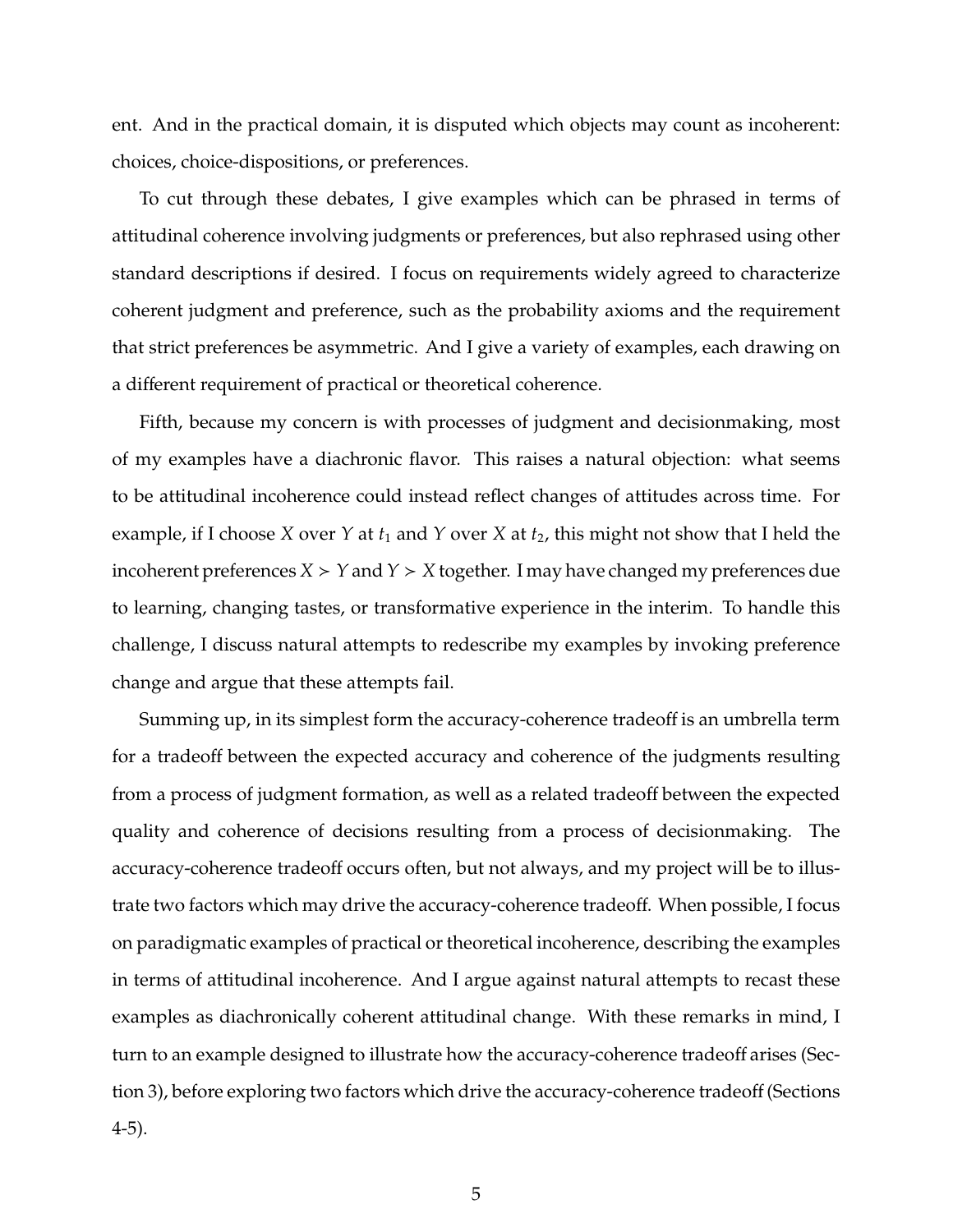## **3 An example: lexicographic and semilexicographic choice**

To get a grip on the many ways in which accuracy and coherence trade off for bounded agents, it will help to begin with an example from decisionmaking, then extend this example to a structurally similar example in judgment formation. Suppose you are buying a car. You might decide using lexicographic choice (Fishburn 1974). You would order features of cars by their importance. Perhaps the most important feature is that it has an automatic transmission; next most important is price; then other features such as safety rating and comfort follow. You would compare the available cars by their most important feature, choosing the car which scores best on this feature. If several cars score just as well on this feature, for example because they all have an automatic transmission, you would compare cars along the second-most-important feature, price, continuing in this way until a decision was reached.

More formally, lexicographic choosers confront a choice set  $O = \{o_1, \ldots, o_m\}$ . They select some decision cues *c*1, . . . , *c<sup>n</sup>* such as transmission type, price and safety rating, rankordered by importance. Lexicographic choosers then estimate or retrieve from memory the values  $f(o_i, c_j)$  of each option along each cue. For example,  $f(o_3, c_2)$  is the price of the third car. For each cue  $c_i$ , they determine a value function  $V_i$  ranking the goodness of each value that  $c_i$  can take. For example, perhaps  $V_1(x) = 1$  if x is 'automatic', and 0 otherwise. If some option  $o$  maximizes  $V_1$ , then  $o$  is chosen. Otherwise, the options maximizing  $V_1$ are compared according to  $V_2$ , repeating until one option remains.

Lexicographic choice is quite a silly way to buy a car.<sup>4</sup> Our lexicographic chooser will always buy the cheapest automatic car unless two automatic cars are tied in price. A traditional and cognitively efficient way to improve upon lexicographic choice is semilexicographic choice (Tversky 1969).<sup>5</sup> Semilexicographic choice fixes for each *i* a small difference

<sup>4</sup>To be clear, the claim is that lexicographic choice is a silly way to *buy a car*, not that lexicographic choice is always a silly way to make decisions.

<sup>&</sup>lt;sup>5</sup>The version of semilexicographic choice that I present here is commonly studied in psychology and judgment and decisionmaking fields. Some theorists have developed other notions of semilexicographic choice (Manzini and Mariotti 2012).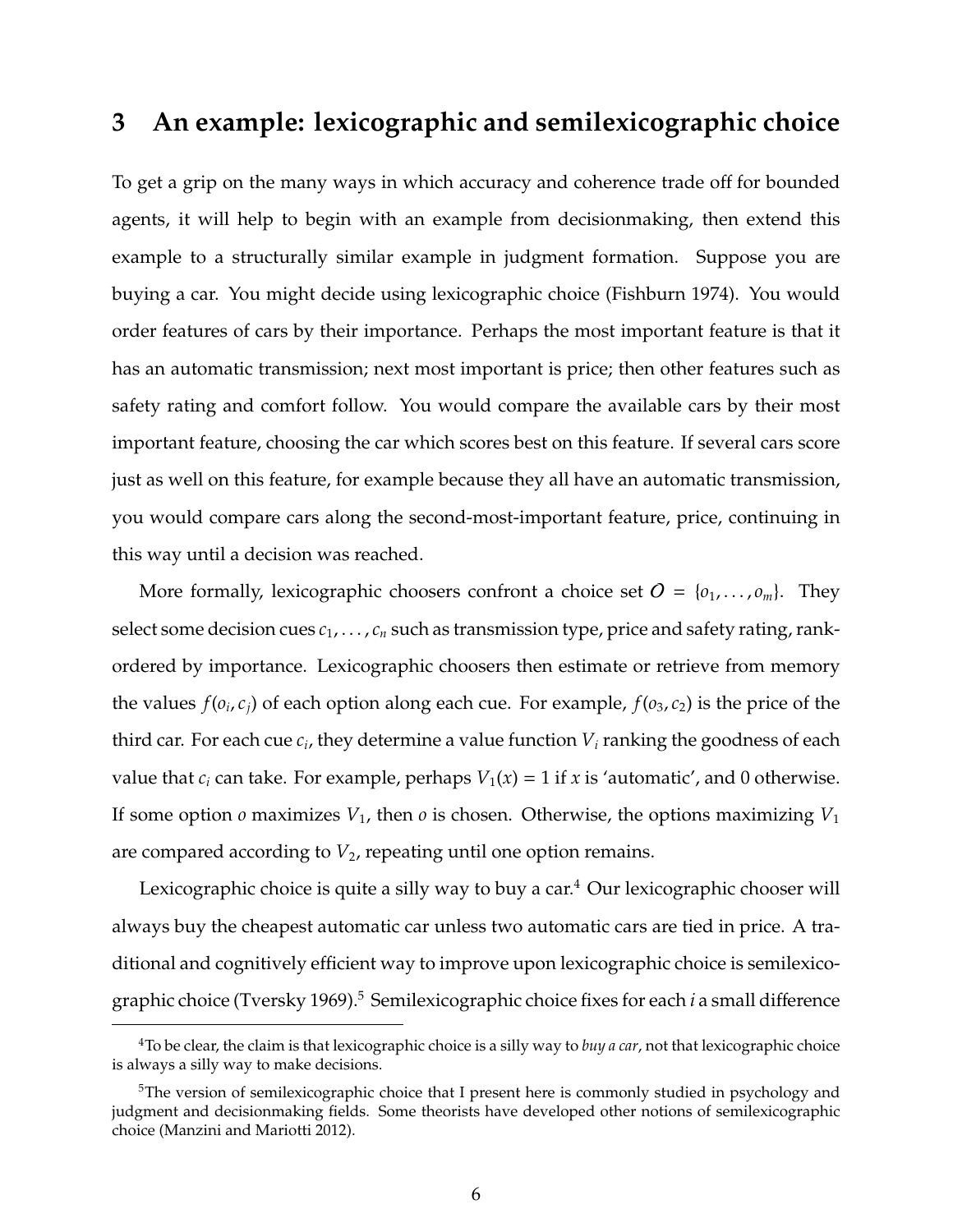$\sigma_i$  in value which will be ignored. $^6$  For example, in the simple case where each  $V_i$  beyond the first is the identity function, we might choose to ignore price differences under \$1,000 and safety-differences no greater than one star. The turn to semilexicographic choice is widely held to yield improvements in decision quality. A semilexicographic chooser will not buy the cheapest automatic car if a comparably-priced automatic is significantly safer.

But semilexicographic choice is less coherent than lexicographic choice.<sup>7</sup> To see the problem, suppose that three automatic cars have the following costs and safety ratings.

|                                |   | $CarA$ Car B Car C |        |
|--------------------------------|---|--------------------|--------|
| Cost (Thousands of dollars) 19 |   | 18.6               | - 17.8 |
| <b>Safety Rating (Stars)</b>   | 4 | 2.5                |        |

If given the pairwise choice between Car A and Car B, our semilexicographic chooser will pick Car A. Between Car B and Car C, she will choose Car B. And between Car C and Car A, she will choose car C. It is natural to interpret this result as a collection of intransitive preferences.

Lexicographic choice does not have this problem. The pairwise choices made by a lexicographic chooser are always transitive. In this way, the move from lexicographic to semilexicographic choice is an instance of the quality-coherence tradeoff. Going semilexicographic decreases the coherence of an agent's decisions, but increases their quality.

The same tradeoff can be found in cases of judgment formation rather than decisionmaking. Consider a binary judgment problem, such as judging which of two cities is larger. A popular heuristic for binary judgment is *take the best* (TTB) (Gigerenzer and Goldstein 1996). TTB instructs agents to identify a number of judgmental cues which are relevant to the size of a city, such as the presence of an airport or its status as a national capitol. Agents then retrieve or estimate values of each cue from memory, ordering cues

<sup>&</sup>lt;sup>6</sup>That is, option *o* is eliminated at stage *i* just in case for some *o'* we have  $V_i(f(o', c_i)) > V_i(f(o, c_i)) + \sigma_i$ .

 $7$ The observation that semilexicographic choices can be intransitive suffices to show that semilexicographic choice is vulnerable to some forms of incoherence that lexicographic choice avoids. By contrast, any incoherence in lexicographic choice will also be an incoherence in semilexicographic choice, of which lexicographic choice is a special case.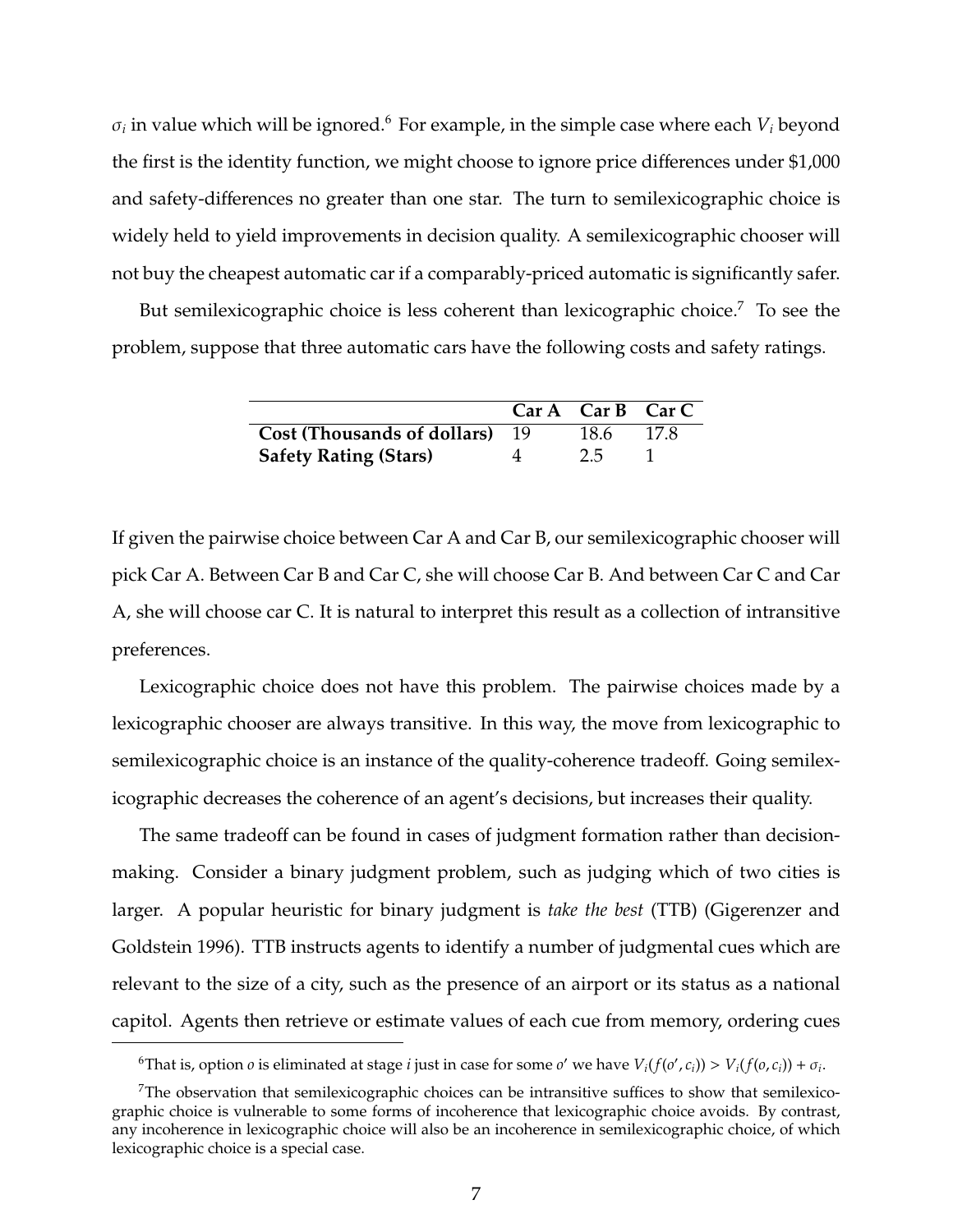by predictive validity.<sup>8</sup> Agents compare cities along each cue, beginning with the most valid cues, until they find one cue on which one city performs better than the other. They then halt deliberation with the judgment that this city is larger.

In many contexts, TTB is an excellent way to form accurate judgments at low cognitive cost. But TTB is precisely the judgmental analog of lexicographic choice, and for that reason it suffers from the same vulnerability: a city which performs well on the highestranking cue will always be judged larger than any other city, no matter how poorly it performs on lower-ranking cues. Plausible ways of fixing this vulnerability purchase increased accuracy at the expense of vulnerability to incoherence.<sup>9</sup>

One way to fix the problem would be to go semilexicographic, ignoring small differences along each judgmental cue. That would produce intransitive judgments of comparative size in exactly the same way as before. $10$  Here is another bugfix. Number the cues as  $c_1, \ldots, c_k$  in descending order of predictive validity. For each cue  $c_i$ , let the *tally* of  $c_i$ be 1 if *c<sup>i</sup>* favors City 1 being larger, −1 if *c<sup>i</sup>* favors City 2, and 0 otherwise. Going down the list of cues, the *running tally* at *i* will be the sum  $t_1 + \cdots + t_i$  of tallies from 1 to *i*. In this language, TTB says to halt when the running tally hits  $\pm 1$  and output the judgment that the currently-favored city is larger. Generalizing, *take the n-best* (TTNB) would say to halt when the running tally hits  $\pm n$  for some fixed *n*, and output the judgment that the currently-favored city is larger.<sup>11</sup> Increasing  $n$  even moderately would go a long way towards erasing the risk of favoring cities which perform abnormally well on the most

 ${}^8$ The validity of cue  $c_i$  is the probability that it successfully discriminates, given that it discriminates at all. More formally, let  $A > B$  hold when city  $A$  is larger than city  $B$ , and  $A >i$   $B$ hold when *A* outperforms *B* on cue  $c_i$ . Then within a reference class *C*, the validity of  $c_i$  is  $|{(X, Y) ∈ C × C : X > Y ∧ X ><sub>i</sub> Y}| / |{(X, Y) ∈ C × C : X > Y}|$ .

<sup>&</sup>lt;sup>9</sup>Like lexicographic choice, TTB is immune to the type of intransitivity illustrated below. It should also be emphasized that in many contexts, TTB is already fairly accurate (Armstrong and Graefe 2012; Gigerenzer and Goldstein 1996; Martignon and Hoffrage 2002).

 $10A$  bit more precisely, the agent judges of cities A,B,C that A is larger than B, B is larger than C, and C is larger than A. Plausibly, most competent speakers also believe that comparative size is transitive, a belief that is logically inconsistent with the previous three judgments.

 $11$ We will also need a tiebreaker stipulation, for example: after all cues are exhausted, the city with the largest tally is judged larger, and no judgment is returned in the case of a tie.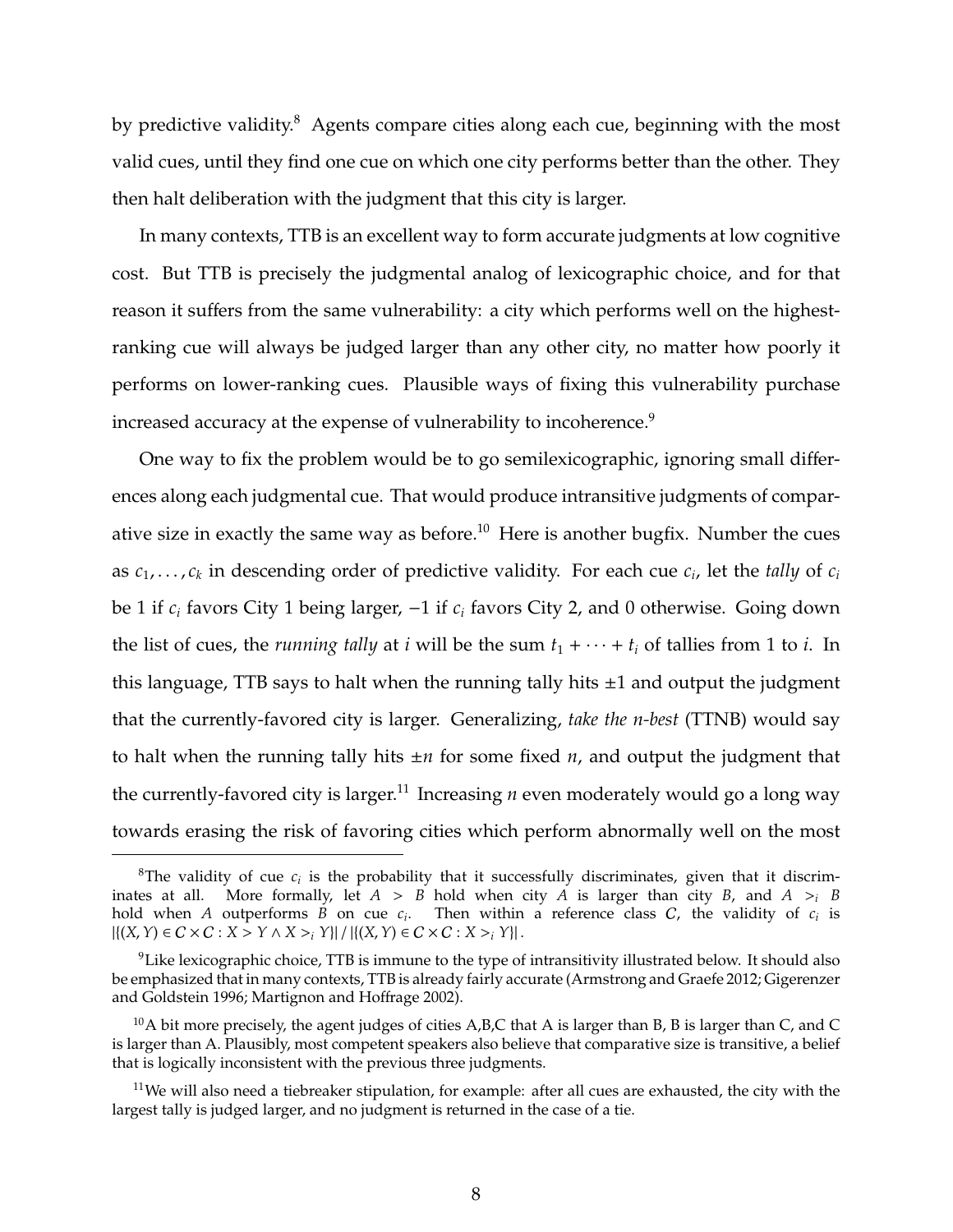important cues.<sup>12</sup>

But TTNB also produces intransitive judgments of comparative size. Consider an example with three cities and five cues:

| - 0<br>0<br>c <sub>1</sub>        |       |   | City A City B City C |  |
|-----------------------------------|-------|---|----------------------|--|
|                                   |       |   |                      |  |
|                                   | $C_2$ | 0 | 2                    |  |
| $c_3$ 2<br>1<br>$\mathbf{\Omega}$ |       |   |                      |  |
| $c_4$ 2<br>1<br>$\mathbf{\Omega}$ |       |   |                      |  |
| $c_5$ 2<br>0                      |       |   |                      |  |

Here TT2B produces the judgments that City A is larger than City B; B is larger than C; and C is larger than A. Similar examples can be produced for *n* > 2. The point, as before, is that natural ways of improving the accuracy of TTB, such as going semilexicographic or generalizing to TTNB, create new opportunities for incoherence.

This example lends plausibility to the idea that there could be a more general tradeoff between accuracy and coherence in cognition. But one example does not demonstrate a tradeoff, nor does it provide any explanatory illumination. To show that there is a systematic accuracy-coherence tradeoff, I consider two intermediate factors which trade off against coherence: strategic variety and cognitive complexity. In each case, I argue, privileging coherence over the intermediate factor often comes at the expense of accuracy. The result of this discussion will be two ways in which an accuracy-coherence tradeoff can be produced.

 $12$ While a full study of the accuracy of TTNB is beyond the scope of this paper, one way to see that it is likely to be an accuracy improvement is to note that for *n* large, TTNB converges to equal-weighted linear choice, or *tallying*, which in many contexts is held to perform about as well as linear regression (Dawes and Corrigan 1974; Dawes 1979).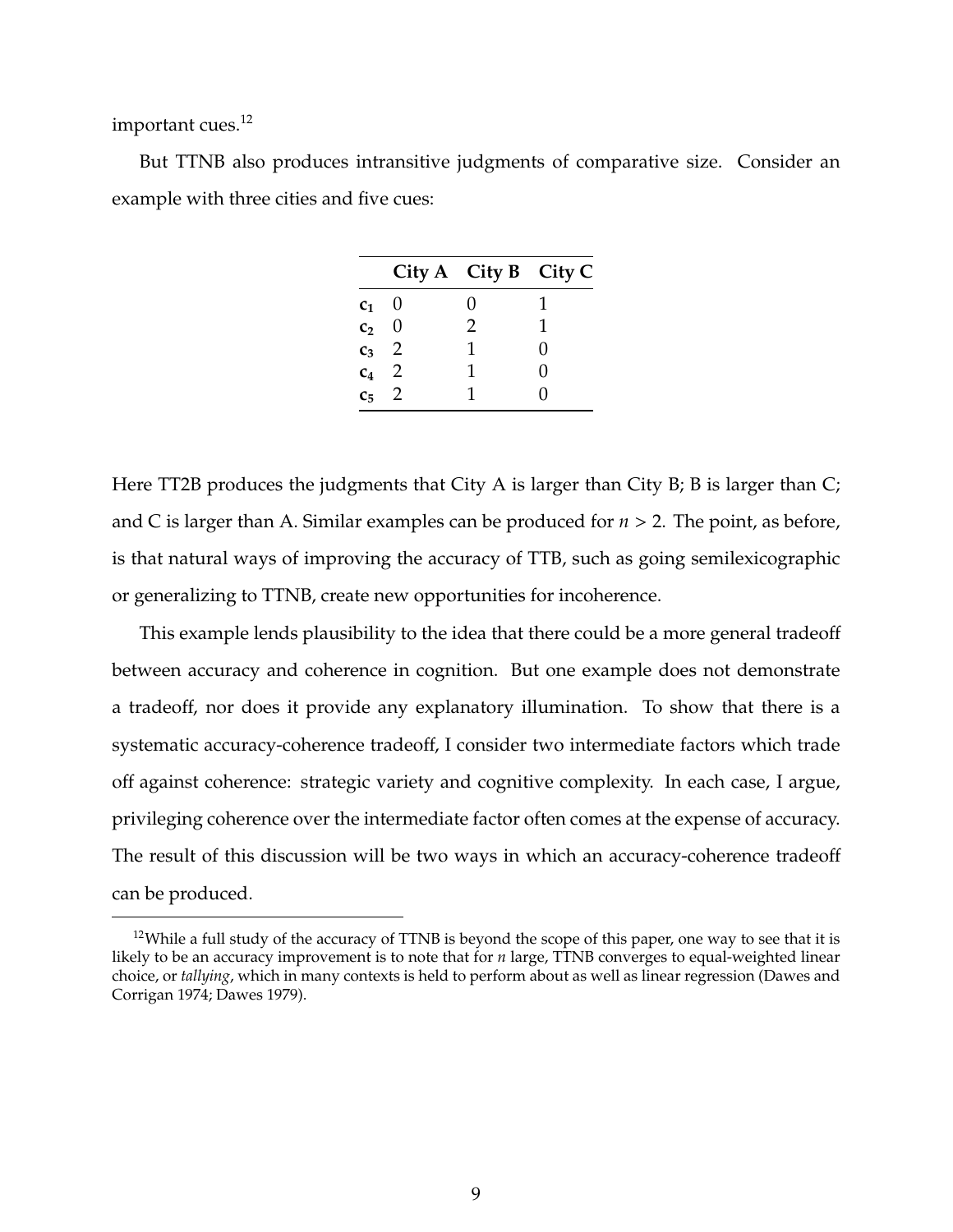## **4 Coherence and strategic variety**

Cognitive strategies can produce incoherence in one of two ways. First, there is the risk of *internal incoherence*: the tendency of a single strategy to produce judgments or decisions that fail to cohere with other judgments and decisions produced by the same strategy. Second, there is the risk of *external incoherence*: the tendency of a strategy to produce judgments or decisions that fail to cohere with judgments and decisions produced by other strategies that the agent employs.

Some agents avoid the risk of external incoherence by using only a single cognitive strategy throughout their lifetimes. For example, agents can avoid external incoherence in their credences by always updating through Bayesian conditionalization. But it is usually held that heuristic cognizers do and should employ a large toolbox of different heuristic strategies for judgment and decisionmaking (Gigerenzer and Selten 2001). Because no heuristic strategy performs well in all environments, it would be inappropriate for heuristic cognizers to use the same strategy to solve all problems. Rather, heuristic cognizers learn to switch flexibly between various strategies according to the demands of each situation (Marewski and Schooler 2011; Payne et al. 1988).

Now consider a heuristic cognizer deciding how many cognitive strategies she will employ. Plausibly, many such agents confront an accuracy-coherence tradeoff in setting the size of their toolbox. On the one hand, up to a point, increasing the size of her toolbox increases the expected accuracy of the agent's judgments and expected quality of her decisions. This happens because increasing the size of her toolbox means that the agent is more likely to have appropriate strategies available to confront any given situation. On the other hand, increasing the size of her toolbox may decrease the expected coherence of an agent's beliefs and preferences. Each strategy added to the toolbox increases the risk of external incoherence by creating the real possibility that different strategies will be applied to similar or identical problems throughout her lifetime. Because there is no guarantee that different strategies will give similar answers to similar problems, the agent may be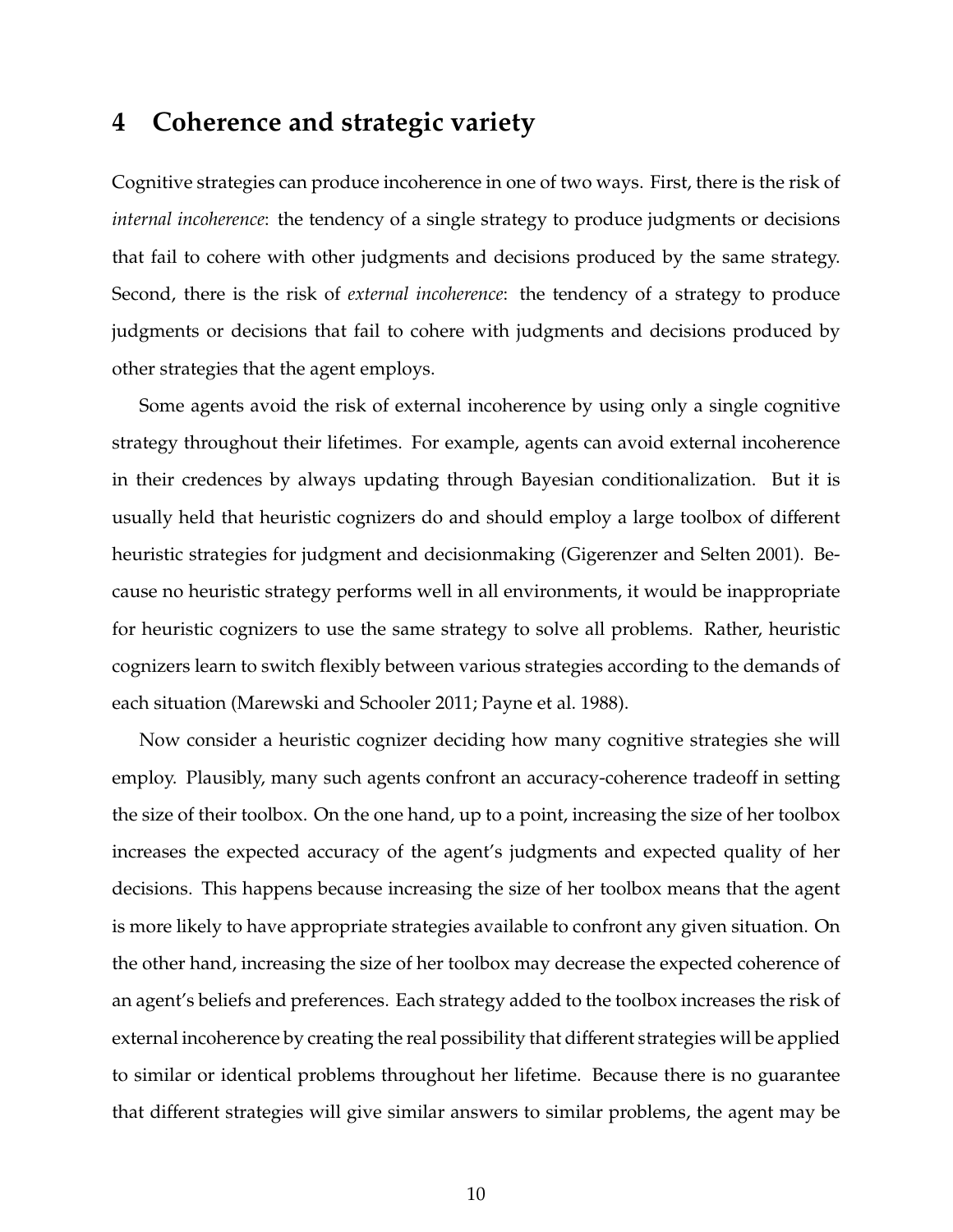led to make radically different judgments or decisions in similar or identical judgment and choice problems.

Cashing out this plausibility argument in full generality would be a harrowing task. First, we would need to assess the effects of strategic variety on the lifetime judgments and decisions made by an agent. This task risks empirical intractability. And second, we would need to measure the accuracy and coherence of the resulting judgments and decisions. This task risks overreliance on particularities of our favorite measure.<sup>13</sup> However, we can illustrate the way in which increasing strategic variety often generates a quality-coherence tradeoff by focusing on cases of repeated decisionmaking, then modify this discussion to illustrate an accuracy-coherence tradeoff.

Suppose that every week you are faced with the choice between two brands of cereal. Here are two ways you might decide which cereal to purchase. First, you might decide using *considered defaults*. On your first trip to the grocery store, you would choose a cereal using a cognitively demanding heuristic, for example by *tallying* (Dawes and Corrigan 1974) the positive features on which each cereal comes out better, then choosing the cereal with the most positive features. You could spend a good deal of time gathering and retrieving information from memory and from your environment to inform this choice. On subsequent trips, you would choose by default (Johnson and Goldstein 2003), picking the same cereal that you first selected. You would continue in this way until reassessment was triggered, for example because a set amount of time had elapsed or new information indicated that redeliberation could be called for. Then you would once again choose using a cognitively demanding heuristic, subsequently continuing to choose by default as before.

Second, you might use a *consistent strategy method*, redeliberating each time using a simple heuristic such as lexicographic choice. This method would require you to use a simpler heuristic to make your initial decision, in order to balance deliberation costs, but would allow you to reopen deliberation during each shopping trip in order to respond to

<sup>&</sup>lt;sup>13</sup>See Staffel (2020) for an overview of divergences for measuring degrees of coherence.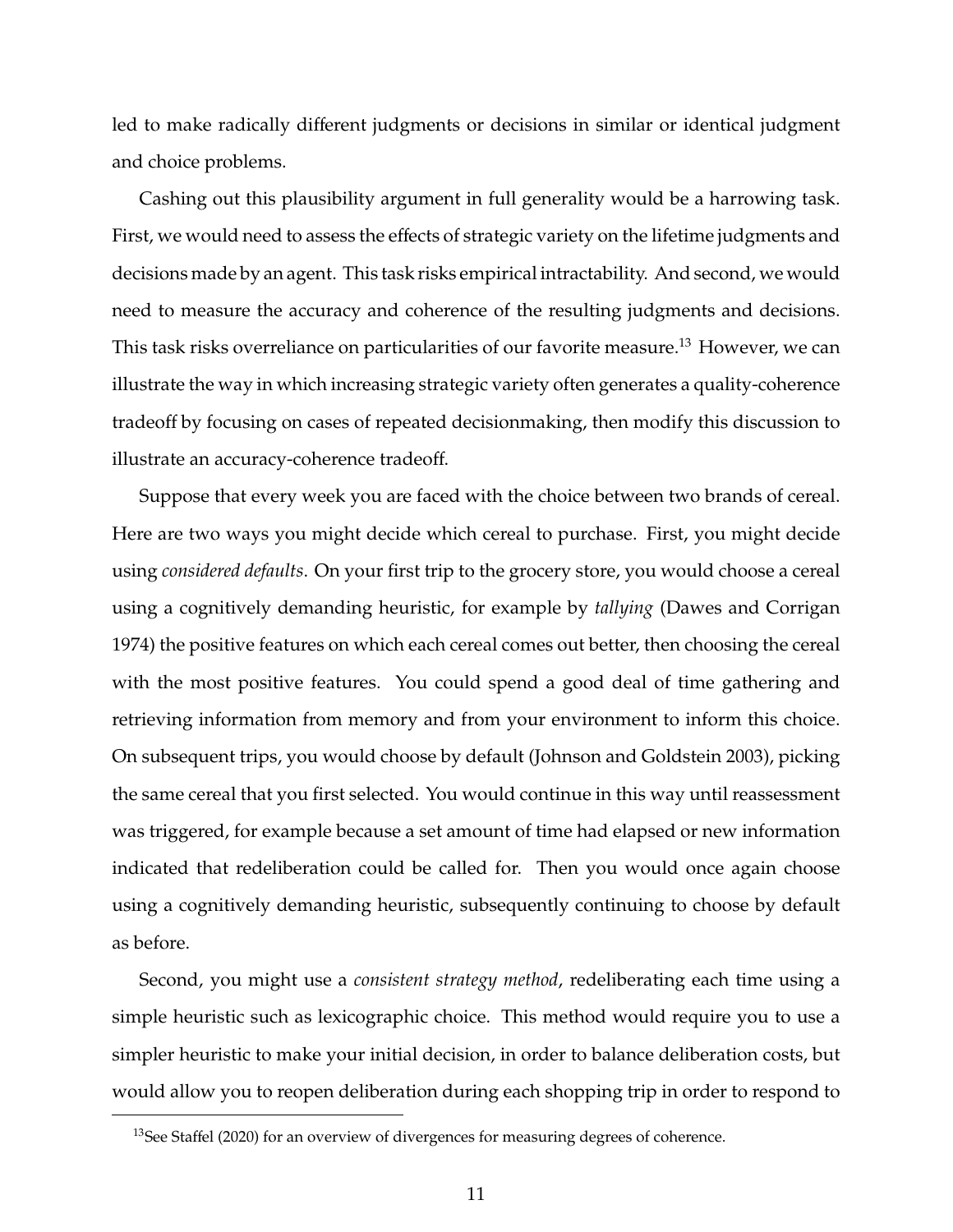new information.

The considered default method differs from the consistent strategy method in that it mixes two different decisionmaking strategies. This opens the door to incoherence. Suppose that on your first trip (*t*0), you choose Mighty Muesli (*X*) over Good Granola (*Y*). Gradually, the makers of Mighty Muesli begin shrinking the size of boxes and increasing their price, and you notice these changes. You continue choosing by default, so that on your penultimate trip (*t*<sub>*n*−1</sub>) you choose Mighty Muesli (X') over Good Granola (Y'). Here the prospects *X*, *Y* have been replaced with *X'*, *Y'* to reflect changes in decision-relevant features such as size and price. But on your last trip (*tn*) redeliberation is triggered, for example because sufficient time has elapsed, or because the store comes under new management and this change suggests that redeliberation may be in order. Although the price, quality and other features of Mighty Muesli (X') and Good Granola (Y') have not changed since last week, you now choose Good Granola over Mighty Muesli based on the changes in price and quality since  $t_0$ .

It is often held as a requirement of coherence that strict preferences be asymmetric:

#### **(Asymmetry of Strict Preference)** For all prospects *X*, *Y*: *X*  $\neq$  *Y* or *Y*  $\neq$  *X*.

Your choice of Mighty Muesli at  $t_{n-1}$  reveals the weak preference  $X' \geq Y'$ , and your choice of Good Granola at  $t_n$  reveals the weak preference  $Y' \geq X'$ . This is not yet a case of symmetric strict preference. But we can modify the example to induce symmetric strict preferences. Suppose that at *tn*−1, Good Granola was discounted by ten cents, and represent this discounted prospect as *Y* ∗ . Your choice at *tn*−<sup>1</sup> then reveals the weak preference  $X' \geq Y^*$ , and presumably you enjoy free money, giving  $Y^* > Y'$ . It follows that at  $t_{n-1}$  you have  $X' > Y'$ , on pain of another form of incoherence, namely intransitivity. And by a similar device we can induce  $Y' > X'$  at  $t_n$ . In this way, considered default choice can lead to incoherence in the form of symmetric strict preferences.

Because this example is diachronic, it might be objected that diachronic symmetry of preference can reveal rationally permissible preference change rather than diachronic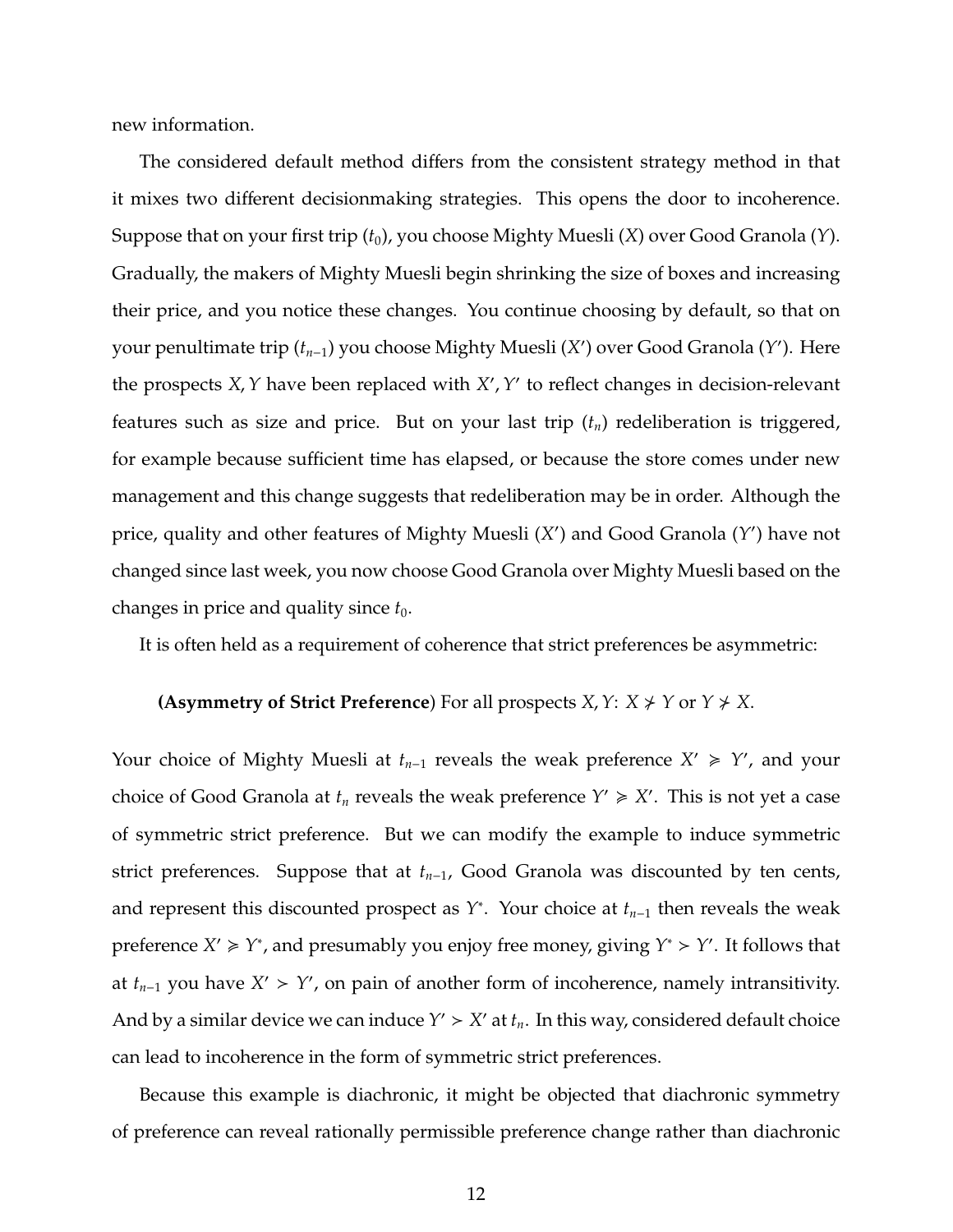incoherence. But the problem is that standard signs of diachronically coherent preference change are not present in this example. On the one hand, we want to allow that agents may sometimes change their fundamental preferences over time, for example by acquiring a taste for granola or by undergoing transformative experiences which rewrite their personality. But this is not what happened here. The agent has not, we may stipulate, come to love granola or transformed her personality in any way. She has merely reopened deliberation. On the other hand, we want to allow that agents may change their preferences in response to changing evidence. But we saw that the relevant features of Good Granola and Mighty Muesli have not changed between *tn*−<sup>1</sup> and *tn*. On some ways of elaborating the method of considered default choice, the agent has acquired a flimsy piece of new evidence: that the store is under new management. But on other tellings, for example when redeliberation is triggered after a set number of shopping trips, no new evidence has been acquired.<sup>14</sup>

So far, we have seen that the considered default method opens the door to incoherence. Note next that the consistent strategy method may, in expectation, produce less incoherence in this and similar applications. Suppose that the agent consistently chooses using lexicographic choice, as in Section 3. Lexicographic choice cannot produce strict preference symmetries in the way illustrated above, because lexicographic choosers never change their choices without change of relevant evidence. And in many situations, lexicographic choice may be less vulnerable to preference-reversals of other kinds. Suppose that the agent regards quality as the most important attribute of cereals. Our lexicographic chooser will initially pick Mighty Muesli over Good Granola based on its superior quality. And as Mighty Muesli shrinks vastly in size and increases dramatically in price, our lexicographic chooser will continue to buy Mighty Muesli based on its superior quality.

<sup>14</sup>Of course, we may always restore coherence by insisting that *something*, such as the self-locating fact that it is now *t<sup>n</sup>* triggered a preference change by providing direct evidence about the quality of the prospects *X'*, *Y'*. But on many ways of filling out the example, this move is unmotivated and psychologically unconvincing. The agent may well tell us that she does not now (and did not at *tn*−1) treat self-locating evidence as significantly relevant to her cereal choice. (Similar remarks apply to a move which differentiates the prospects *X'*, *Y'* of receiving cereal at  $t_{n-1}$  from the prospects *X''*, *Y''* of receiving cereal at  $t_n$ ).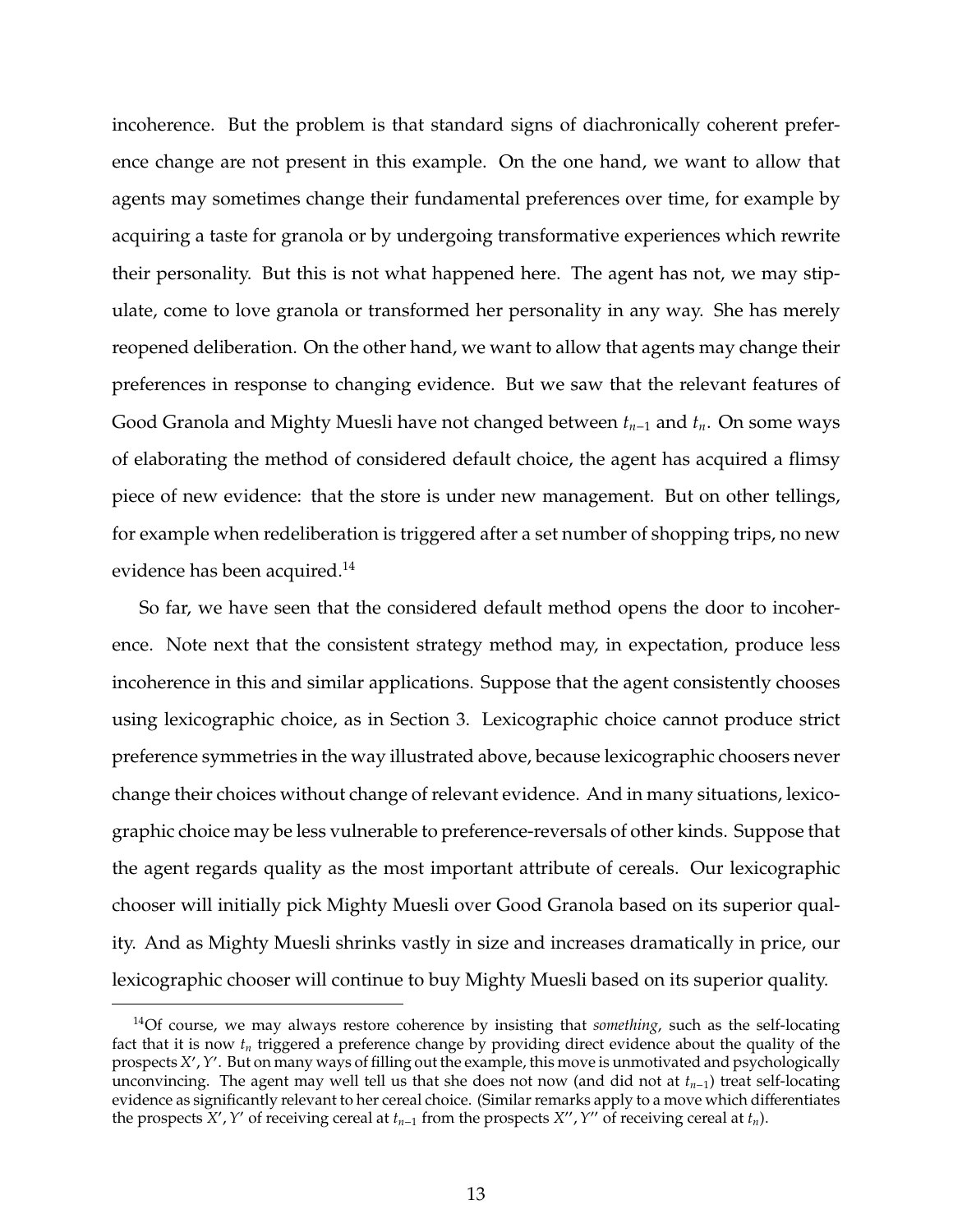But the coherence of our lexicographic chooser comes at the cost of decision quality. She is coherent precisely because of her stubborn refusal to reverse her initial choice based on changes in decision-relevant variables such as cost and size. Whereas our considered default chooser eventually (and incoherently) changes her mind and purchases what is now a better cereal, the lexicographic chooser consistently continues to choose what is now a worse product, because there is no point at which she can spare the deliberative resources to recognize that it is worse. In this way, the example illustrates how a quality-coherence tradeoff can arise between the increased decision quality and decreased coherence gained from increasing the variety of decisionmaking strategies used.

Structurally similar examples can be used to illustrate an accuracy-coherence tradeoff, in which an increased variety of strategies for forming judgments produces, in expectation, more accurate but less coherent judgments. Keep the same example, but suppose now that you are shopping on behalf of your Aunt Edna. Each time, you ask yourself what your Aunt Edna would prefer. Here are two ways in which you might make this judgment.

First, you could employ a *think-rethink strategy* of remaking the judgment each time using a simple heuristic rule. For example, you could use the heuristic TTB, which we saw in Section 3 is structurally analogous to lexicographic choice. Second, you could employ a *think-retrieve-rethink* strategy. You would begin by using a more demanding heuristic or nonheuristic strategy on your first shopping trip to judge what Edna would prefer. On subsequent trips, you would search memory for a stored belief about Edna's preferences, and would accept this belief without redeliberation.<sup>15</sup> You would continue in this way until redeliberation was prompted, for example because enough time had elapsed or because evidence suggested redeliberation might be in order. Then you would deliberate again using a demanding strategy. The think-retrieve-rethink strategy is analogous to considered default choice.

As before, following the think-retrieve-rethink strategy opens the door to incoherence.

<sup>&</sup>lt;sup>15</sup>This is similar to the initial retrieval step in the probabilistic mental models approach (Gigerenzer et al. 1991).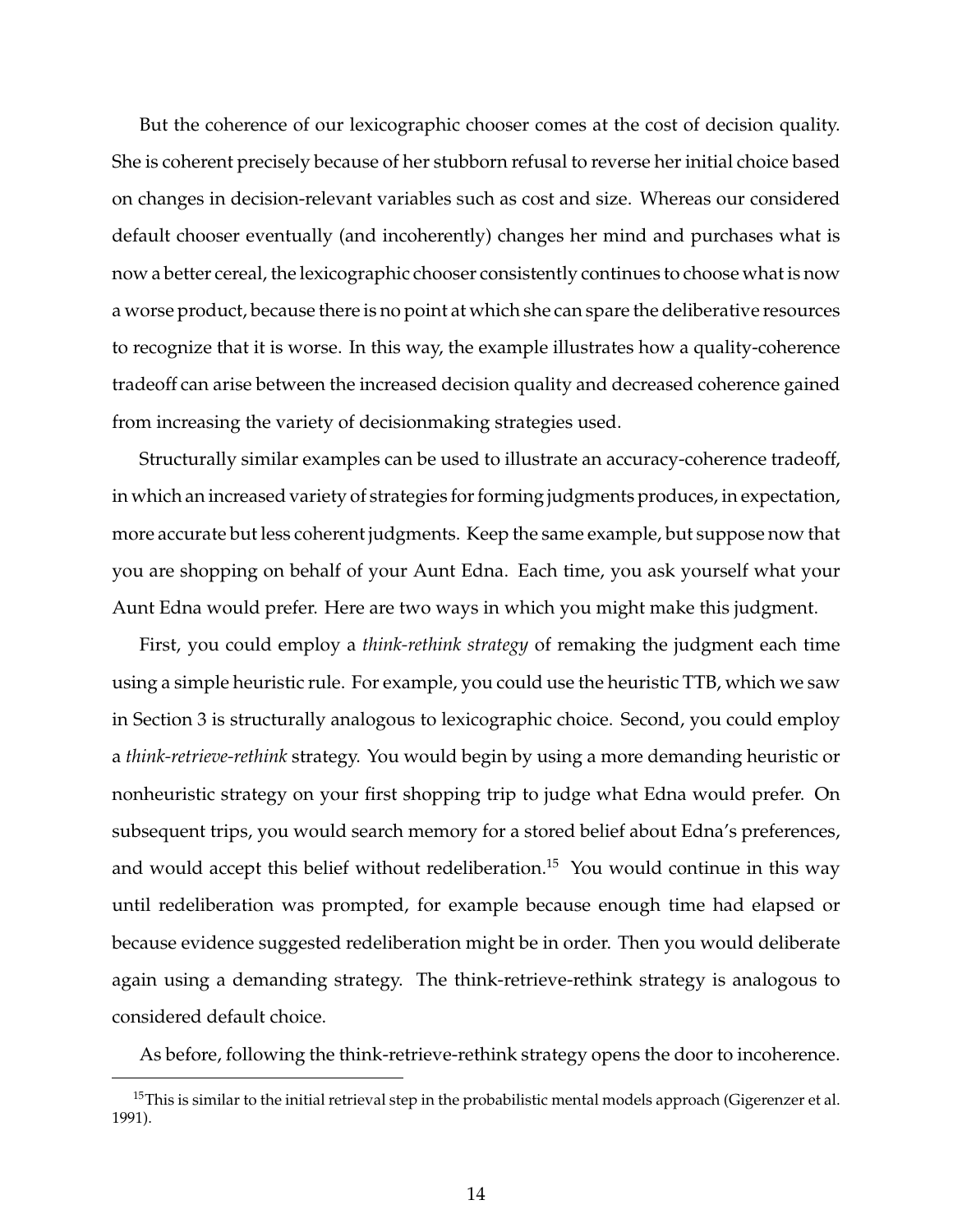At *tn*−<sup>1</sup> you would judge that Edna strictly prefers Mighty Muesli to Good Granola, and at *t<sup>n</sup>* you would judge that Edna strictly prefers Good Granola to Mighty Muesli. This threatens to violate the requirement for judgments to be consistent:

**(Judgmental Consistency)** For all collections  $\{A_i\}$  of propositions, if  $\wedge_i A_i$  is a contradiction, then you ought not (judge that  $A_1$  and ... and judge that  $A_n$ ).

On most tellings, the judgments that Edna would prefer Mighty Muesli at *tn*−<sup>1</sup> but prefer Good Granola at *t<sup>n</sup>* are inconsistent with the agent's background judgments about cereals and about Edna. For example, the agent may judge that Edna has not changed her cereal preference between *tn*−<sup>1</sup> and *tn*. And this judgment is inconsistent with her judgments about Edna's preferences at *tn*−<sup>1</sup> and *tn*.

Again as before, the think-rethink strategy avoids this type of incoherence because TTB cannot produce different judgments without a change in relevant information. As a result, the think-rethink strategy may outperform the think-retrieve-rethink strategy in expected coherence over this and similar judgment problems. But the think-rethink strategy gains in coherence precisely by refusing to change its mind, and continuing at *t<sup>n</sup>* to make the false judgment that Edna would prefer what is now a much smaller and more expensive cereal. The think-rethink strategy purchases an increase in expected coherence by a decrease in expected accuracy. This illustrates how an accuracy-coherence tradeoff can arise from considerations of strategic variety.

In this section, we have seen that considerations of strategic variety can induce both quality-coherence and accuracy-coherence tradeoffs. For many agents, increasing the variety of cognitive strategies that they use will increase the expected accuracy of their judgments and quality of their decisions, but open the door to new forms of incoherence. In the next section, I argue that increasing cognitive complexity is a second way to induce quality-coherence and accuracy-coherence tradeoffs.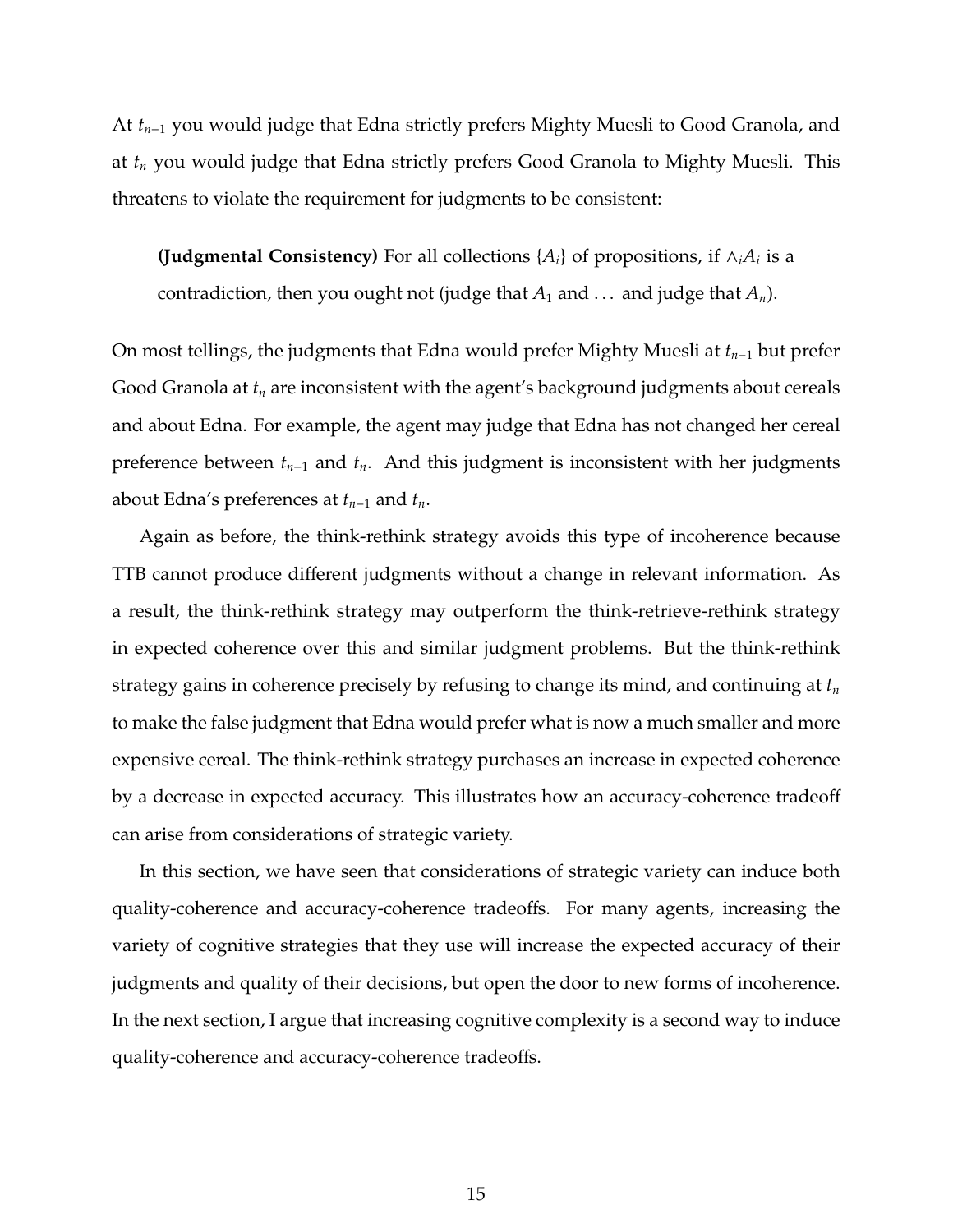## **5 Coherence and cognitive complexity**

It is often observed that nonhuman animals think and act more coherently than humans do (Searle 2001; Stanovich 2013). Whereas human judgment and decisionmaking is subject to many forms of probabilistic, logical and decision-theoretic incoherence (Kahneman et al. 1982; Gilovich et al. 2002), many of these errors are less-often found in animal cognition, and they are most frequently documented in relatively sophisticated animals (Krupenye et al. 2015; Marsh and Kacelnik 2002). This trend continues down to the limiting case of plant cognition, in which no credible incoherence has been documented (Schmid 2016).

What explains this striking negative correlation between complexity and coherence? A natural explanation is that there is often a *coherence-complexity tradeo*ff in cognition (Stanovich 2013). By representing and processing information in more complex ways, we increase our risk of making incoherent judgments and decisions. This happens because more sophisticated processes can produce forms of incoherence which simpler rules avoid.

Why, then, would sophisticated creatures choose to employ more complex representations and processing rules when they could instead use simpler ones? A natural suggestion is that increasing cognitive complexity conduces to other cognitive goods, and in particular increases the expected accuracy of judgments and the expected quality of decisions.<sup>16</sup> If that is right, then the complexity-coherence tradeoff will often give rise to an accuracy-coherence tradeoff. In choosing to use complex cognitive processes, agents accept a heightened risk of incoherence in exchange for a better chance of making accurate judgments and good decisions.<sup>17</sup>

We can see how the complexity-coherence tradeoff arises by considering two factors

 $16$ As emphasized in Section 2, the claim is that complexity and accuracy often trade off, not that they always do. That is the lesson of less-is-more effects (Geman et al. 1992; Gigerenzer and Brighton 2009).

<sup>&</sup>lt;sup>17</sup>One piece of corroborating evidence comes from accounts of the evolution of cognitive complexity, which emphasize that cognitive complexity arose in order to allow agents to cope with environmental complexity (Godfrey-Smith 2002; Powell et al. 2017). The ability of complex strategies to capture complex variation in problem contexts is, quite plausibly, a source of incoherence. Because complex processes can represent and respond to more complex arrays of problem features, there is more opportunity for us to react very differently to similar or identical situations by representing and processing these situations differently. On this point see Stanovich (2013).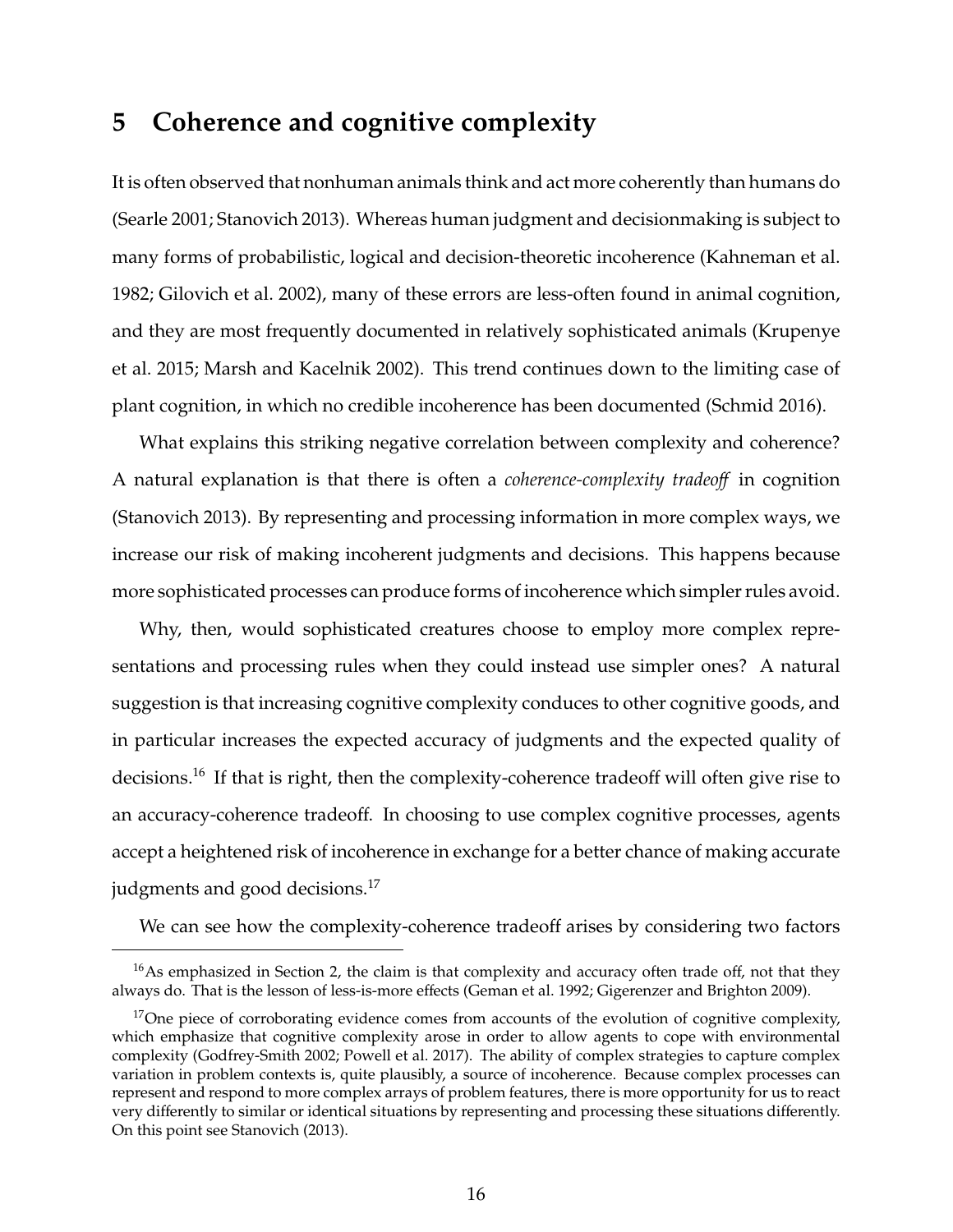which drive it. In fact, these factors are ubiquitous enough that we can illustrate both of them using examples already considered above.<sup>18</sup>

First, as creatures consider larger quantities or more complex types of information, they have an increased need to flexibly manage *information utilization* during decisionmaking. It becomes increasingly impossible to consider all relevant information during decisionmaking, so agents must decide which information to consider on a given occasion based on local task demands. This means that different bodies of information can be used to make judgments or decisions involving the same object on different occasions, creating an opportunity for incoherence.

By way of illustration, consider the turn from lexicographic to semilexicographic choice in Section 3. Semilexicographic choice differs from lexicographic choice precisely in its selective willingness to consider additional information. If two options are nearly tied along a given cue, semilexicographic choice moves on to consider additional cues rather than halting and making a decision. This is, in many contexts, an excellent way to decide when more information is needed, since the presence of near-ties suggests that the currently-favored option may not be overall better than its competitor.

However, it is precisely this feature of semilexicographic choice that gives rise to intransitive preferences. Additional information is consulted in determining the preference between Car A and Car B, as well as between Car B and Car C, because near-ties arise in both cases. But no additional information is consulted to determine the preference between Car A and Car C, allowing an intransitive cycle of preferences to be formed.

As we have seen, we could remove the risk of intransitivity by reducing our information utilization, retreating from semilexicographic choice back to lexicographic choice.<sup>19</sup> But we saw in Section 3 that this would plausibly come at the expense of expected deci-

 $18$ For brevity, I focus on the case of decisionmaking, since we have already seen how these examples can be reworked to reveal analogous phenomena in judgment formation.

<sup>&</sup>lt;sup>19</sup>Of course, we could also block the issue by always considering all available information. However, that is often infeasible for bounded agents, just like it is often infeasible to draw all relevant inferences. More generally, it's not clear that there is any 'quick fix' that will reduce the risk of incoherence without substantial increases in effort or inaccuracy. Thanks to an anonymous referee for pushing me to address this possibility.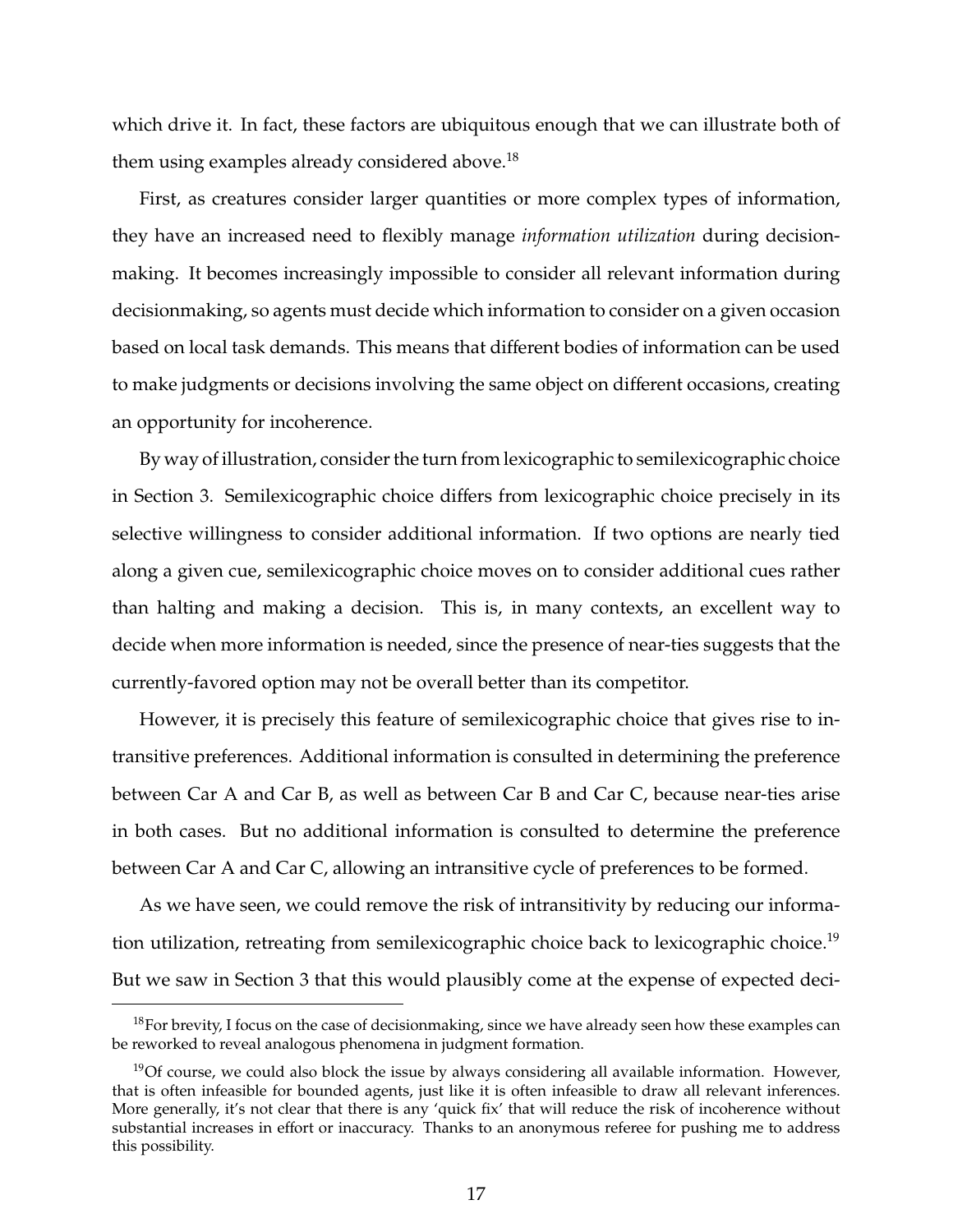sion quality. The turn from lexicographic to semilexicographic choice reduces expected coherence by making flexible use of additional information, but this information is often decision-relevant, hence the reduction in expected coherence comes with an increase in expected decision quality.<sup>20</sup>

A second way that the complexity-coherence tradeoff arises is in *deliberative resource management*. As we employ more complex forms of processing, we need to increasingly ration deliberative resources by being selective about when complex processes are employed and how much effort is put into complex processes when they are used.<sup>21</sup> The problem is that rational management of deliberative resources involves starkly contrasting investments of deliberative resources into different tasks. When one and the same object features in two different tasks, we can produce different judgments or decisions involving that object, not because our evidence has changed but rather because of a change in how we deliberate.

Return again to the method of considered default choice from Section 4. Considered default choice involves using an effortful process to make the initial choice between Mighty Muesli and Good Granola, then continuing to make that same choice by default until contextual information suggests that redeliberation could be in order. As we saw, considered default choice can produce asymmetric patterns of strict preference because redeliberation may reverse our previous defaults without any change in the characteristics of Mighty Muesli and Good Granola.

We could eliminate this vulnerability by simplifying considered default choice in a striking way: never redeliberate. Using this strategy, if you buy Mighty Muesli once then you will continue buying it until one of the cereals is discontinued. This simplification

 $^{20}$ A similar phenomenon is illustrated by humans' heightened vulnerability to attribute framing, in which our evaluations of an object are affected by how an attribute of that object is presented (Levin et al. 1998). On the prevailing account, attribute framing happens when rich, semantically-valanced mental representations trigger a valence-consistent shift in processes such as attention and memory retrieval (Jain et al. 2020; Levin et al. 1998). This need not always be irrational, insofar as semantic linkages between cognitive representations are valuable information which is often better used than ignored. But it does create the possibility for incoherence when oppositely-valenced representations are triggered by different presentations of the same decision problem. For other work on rational framing effects see (Bermudez 2020). ´

 $21$ On operationalizing the notion of mental effort, see Shenhav et al. (2017).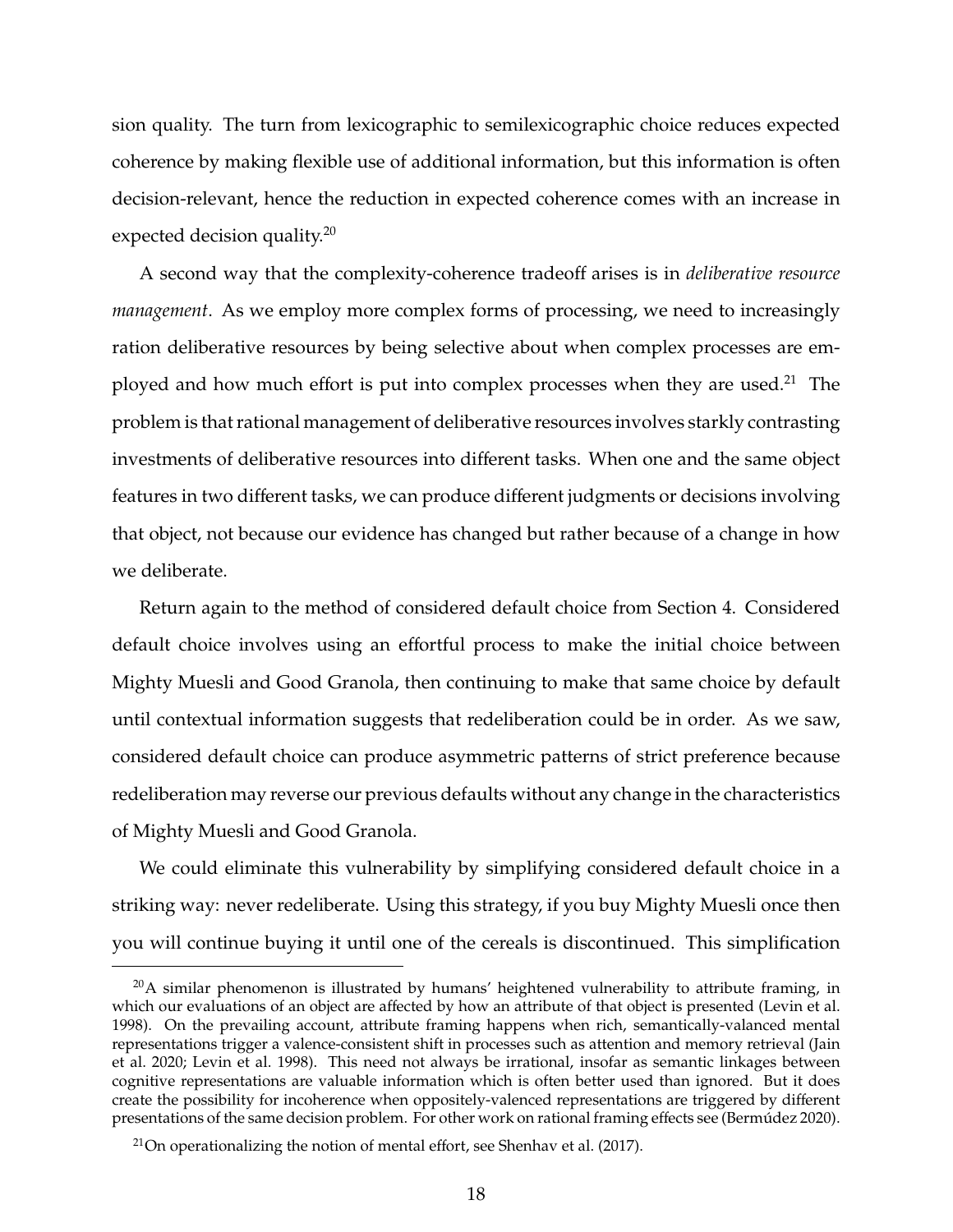removes the threat of incoherence in a blunt way, by refusing to invest more deliberative resources even when contextual information suggests that it is time to reevaluate your options. This is exactly the type of stubbornness that we took as evidence of reduced decision quality in a more complex method, the consistent strategy method in Section 4. By the same token, we should think that the stubbornness of default choice without redeliberation comes with a reduction in expected decision quality.<sup>22</sup>

In this section, we have seen two ways that a complexity-coherence tradeoff between cognitive complexity and coherence can be generated. First, using more and more complex information generates a need for selective information utilization policies, allowing different information to be used to evaluate the same object in different contexts. Second, employing complex processes creates a heightened need for deliberative resource management, allowing different judgments and decisions to be made about the same object when different types and quantities of deliberative resources are brought to bear on evaluating it. In both cases, we saw how the complexity-coherence tradeoff can give rise to an accuracy-coherence tradeoff, because appropriate use of more complex information and deliberative processes can increase expected accuracy and decision quality, even as it creates new opportunities for incoherence.

This completes my argument for the existence of an accuracy-coherence tradeoff in cognition. In the next section, I raise a puzzle about the possibility of an accuracycoherence tradeoff. I use this puzzle to introduce an important distinction that will help us to locate the accuracy-coherence tradeoff within the structure of an agent's cognition.

<sup>&</sup>lt;sup>22</sup>Strategies for deliberative resource management also contribute to the variety-coherence tradeoff across decision contexts. One of the major impetuses for applying different strategies to similar problems is that varying stakes or other changes in problem context make a differential investment of deliberative resources appropriate in each context. As we saw, shifts in strategy can be a source of incoherence, even if the shift is towards a more accurate and demanding strategy.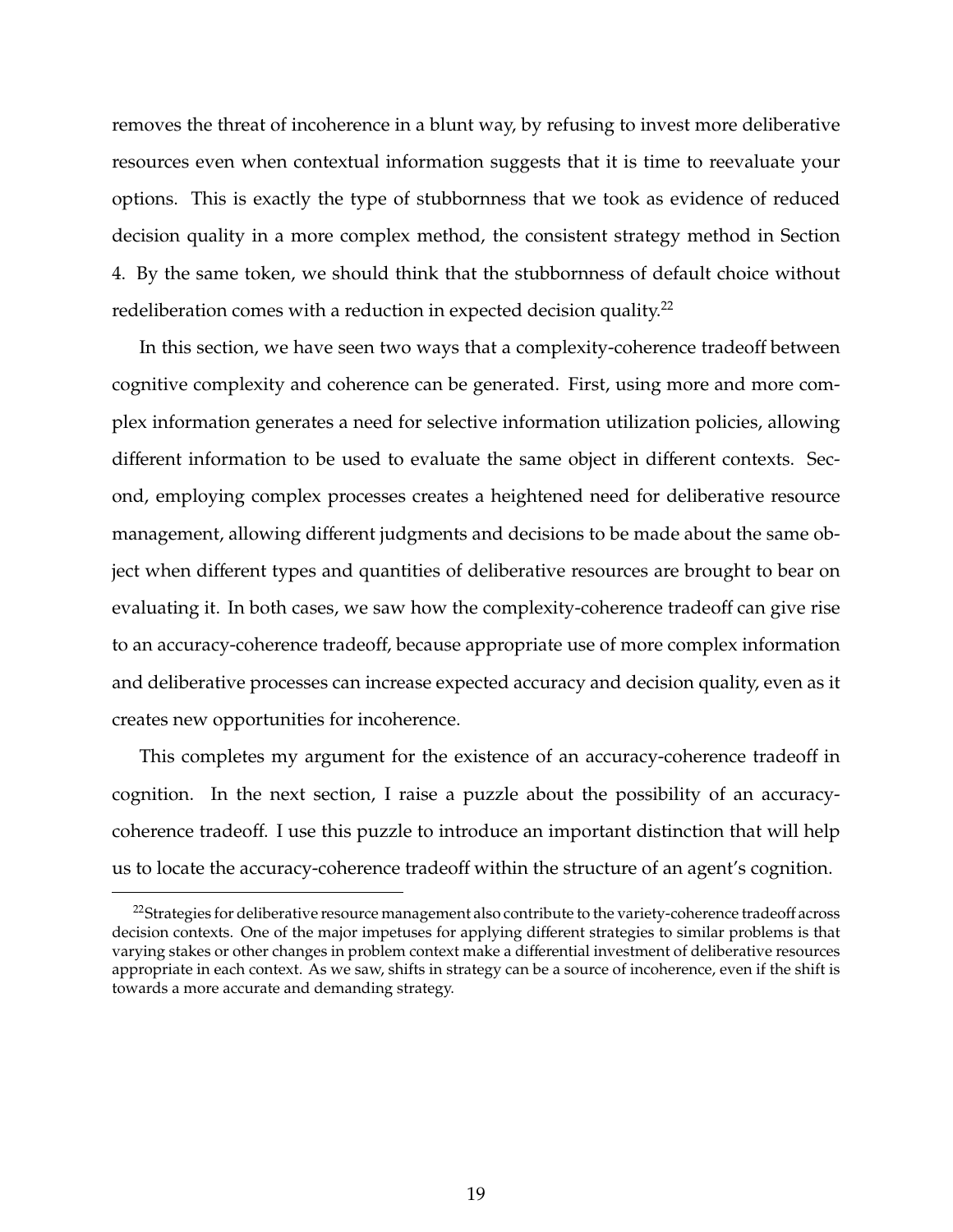## **6 Locating the accuracy-coherence tradeo**ff

Sections 3-5 argued for the existence of accuracy-coherence and quality-coherence tradeoffs in cognition. Bounded agents are often forced to choose between structuring their cognition in ways most conductive to accuracy and decision quality or most conducive to coherence. In the special case of judgmental accuracy, this finding poses a puzzle. We began our discussion by noting that there are strong provable connections between the accuracy and coherence of belief states. These connections seem to place principled limits on the degree to which accuracy and coherence can trade off during cognition. This may suggest that the arguments for an accuracy-coherence tradeoff have been overstated. But where did we go wrong?

For concreteness, it will help to rehearse a few of the connections that I have in mind. Fix a scoring rule  $I$  measuring the inaccuracy of credal states and a divergence  $d$  measuring the distance between credal states. Say that credence function *c strictly I-dominates c'* if in all possible worlds, *c* is less inaccurate than *c'*. Say that *c weakly I-dominates c'* if in all worlds  $c$  is no more inaccurate than  $c'$ , and in some world  $c$  is less inaccurate than  $c'$ . Accuracy dominance, at least in its strict form, is often taken as a strong sign of accuracy superiority.

One way to improve the coherence of a credence function is to move in a straight line towards a nearby coherent credence function. For any credence function *c*, a *d-nearest* coherent credence function *c*<sup>\*</sup> is any coherent credence function which lies at a minimal distance from *c* among the set of all coherent credence functions. Across a range of plausible candidates for I and *d* (Staffel 2020), it turns out that moving towards a nearest coherent credence function always produces a result strictly dominating the original function *c*:

**(Linear Improvement)** If  $c$  is an incoherent credence function and  $c^*$  is a  $d$ nearest coherent credence function to *c*, then for any  $\lambda \in (0,1)$  the credence function  $\lambda c + (1 - \lambda)c^*$  strictly *I*-dominates *c*.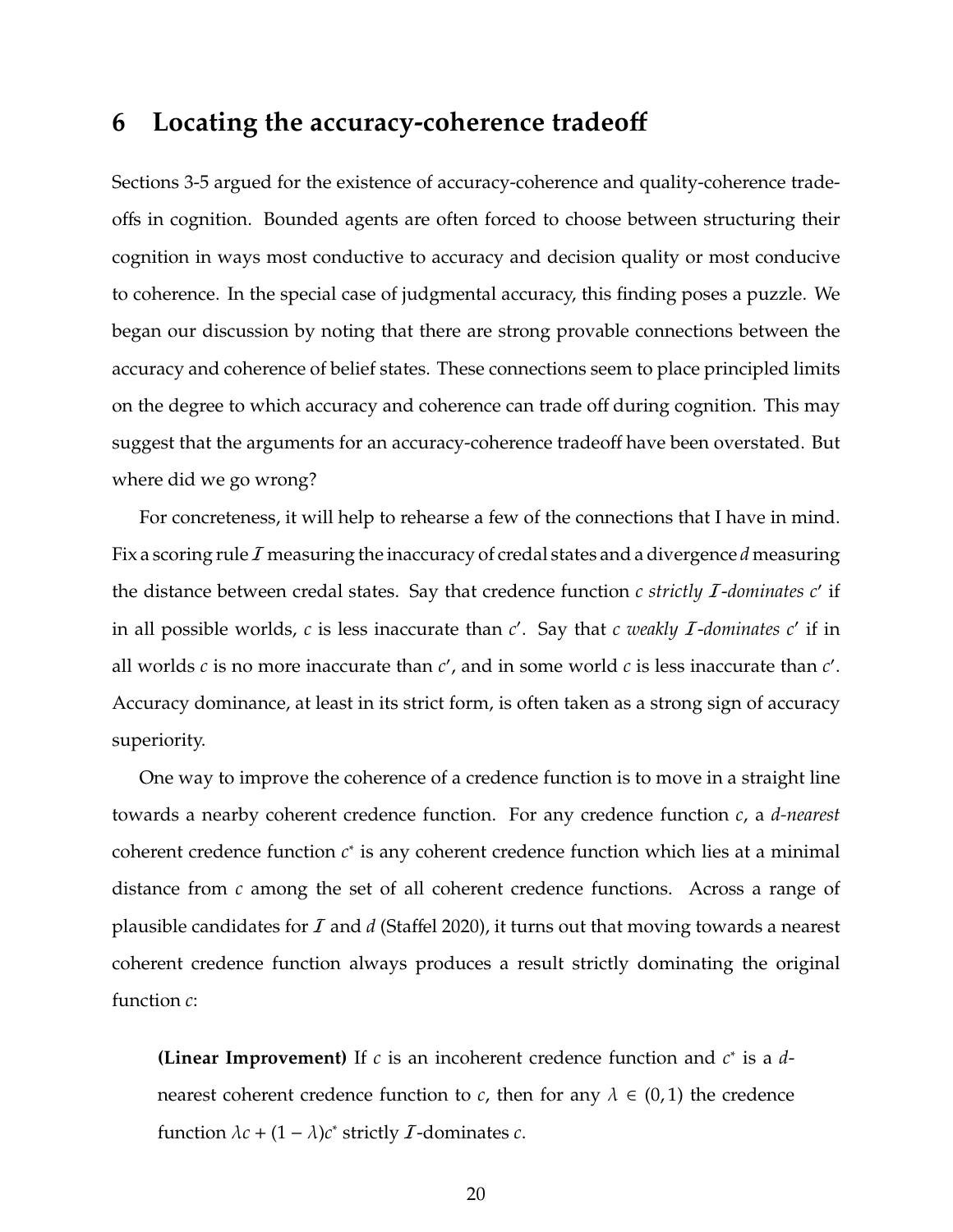In this sense, moving towards coherence is a good way to improve the accuracy of a credence function.

More generally, we can measure the *degree of incoherence* of a credence function *c* as the distance under *d* between *c* and a *d*-nearest coherent credence function. Say that credence function  $c$  is *more coherent than*  $c'$  just in case  $c$  has a lower degree of incoherence than does *c* 0 . Across a range of assumptions (Staffel 2020), we can establish a close relationship between dominance and degrees of coherence:

**(Dominance-to-Coherence)** For all credence functions  $c$  and  $c'$ :

- I If *c* weakly  $I$ -dominates  $c'$ , then  $c$  is not more incoherent than  $c'$ .
- II If *c* strictly *I*-dominates *c'*, then *c* is less incoherent than  $c'$ .

Together, Dominance-to-Coherence and Linear Improvement suggest that the coherence and accuracy of credal states will not diverge very far. While these results stop short of showing that coherence and accuracy march in lock-step, it would be odd in view of these results if there turned out to be a strong negative correlation between the accuracy and coherence of credal states, considered in isolation.

How, then, could there be an accuracy-coherence tradeoff in cognition? The answer is that we went looking for this tradeoff in the wrong place. Herbert Simon held that the fundamental turn in the study of bounded rationality is the turn from *substantive* to *procedural* rationality (Simon 1976).<sup>23</sup> Theories of substantive rationality ask normative questions about the outcomes of deliberation such as credences and preferences, without considering the processes of deliberation that produced them. Theories of procedural rationality pay explicit attention to the processes of deliberation through which these outcomes are produced.

 $23$ This terminology is unfortunate, because Simon's distinction between substantive and procedural rationality is independent of the coherence-based theorist's distinction between substantive and structural rationality. In this section, I use 'substantive rationality' in Simon's sense. In Section 7, I use it in the coherentist's sense.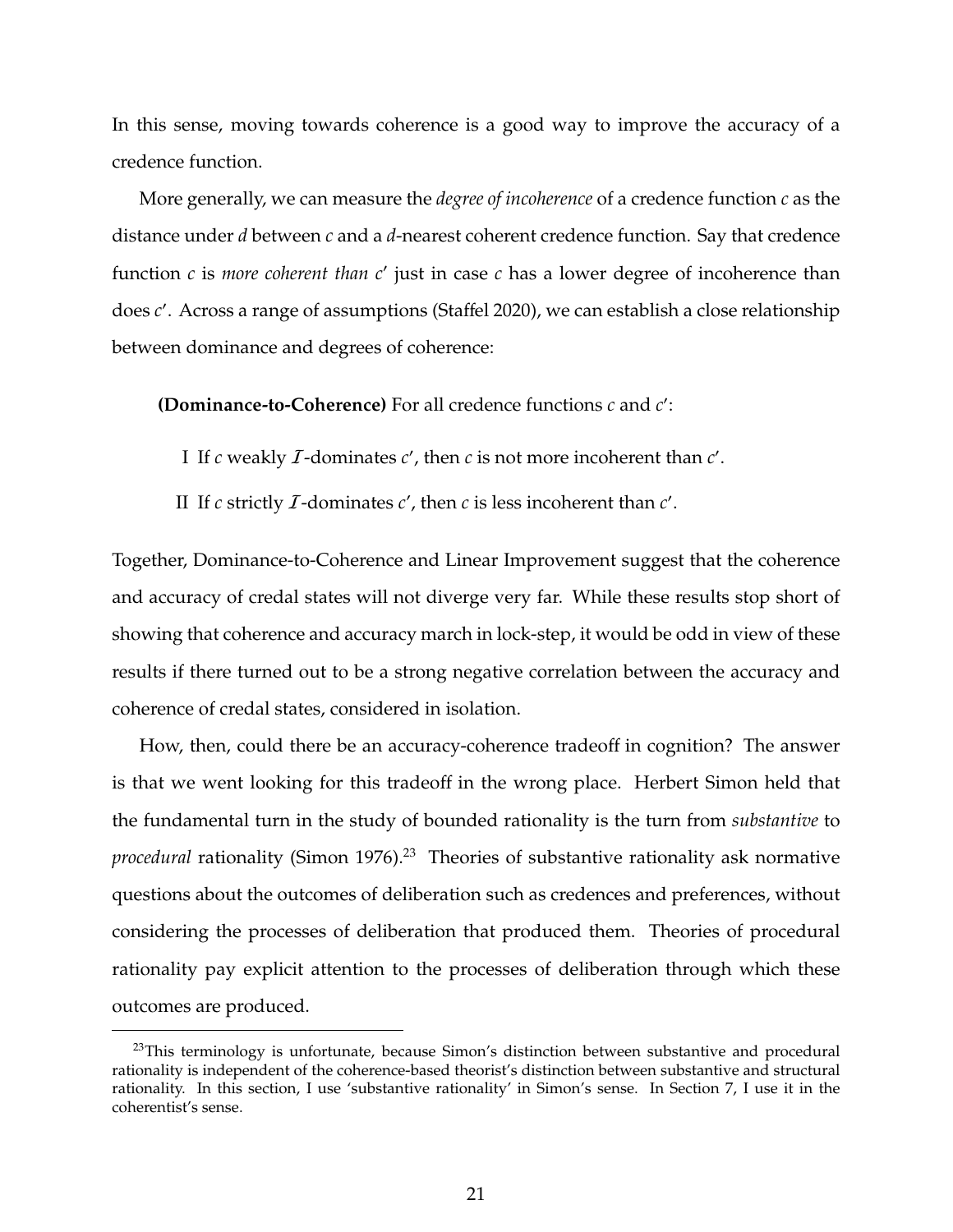Most theorists in the bounded tradition have followed Simon in holding that substantive rationality is a misleading lens through which to study bounded rationality. The problem for theories of substantive rationality is that if we only study the outcomes of deliberation, we will neglect important cognitive bounds such as the costs of cognition and limitations on our ability to make certain inferences and decisions. If we do not model the process of deliberation, these bounds will fall outside of our models.

As a fact about substantive rationality, it may be quite right to say that there is a strong correlation between the coherence and accuracy of credal states, considered in isolation from the processes that produced them. But when we zoom out to examine the processes of deliberation through which credences are produced, the correlation between accuracy and coherence breaks down. In order to increase the coherence of our credences, we need to make specifiable changes to the cognitive processes through which these credences are produced. The lesson of Sections 3-5 is that after a point, these changes begin to have unsavory consequences for the accuracy of an agent's credences. These consequences are revealed by examining the ways in which an agent's cognitive processes would have to change in order to produce more coherent judgments, together with the accuracy-costs of employing these processes.

The resulting tension between accuracy and coherence is not revealed by results such as Linear Improvement and Dominance-to-Coherence which deal directly with the accuracy and coherence of credence functions but make no mention of the processes of deliberation that produced them. The accuracy-coherence tradeoff appears only at the level of procedural rationality. The fact that important tradeoffs such as the accuracy-coherence tradeoff are only revealed at the procedural level illustrates the importance of studying procedural rationality.

In this section, we began with a puzzle. When credences are considered in abstraction from the processes that produced them, we recover tight connections between coherence and accuracy. This raised the puzzle of how to make room for an accuracy-coherence tradeoff in cognition. The answer is that the accuracy-coherence tradeoff is felt most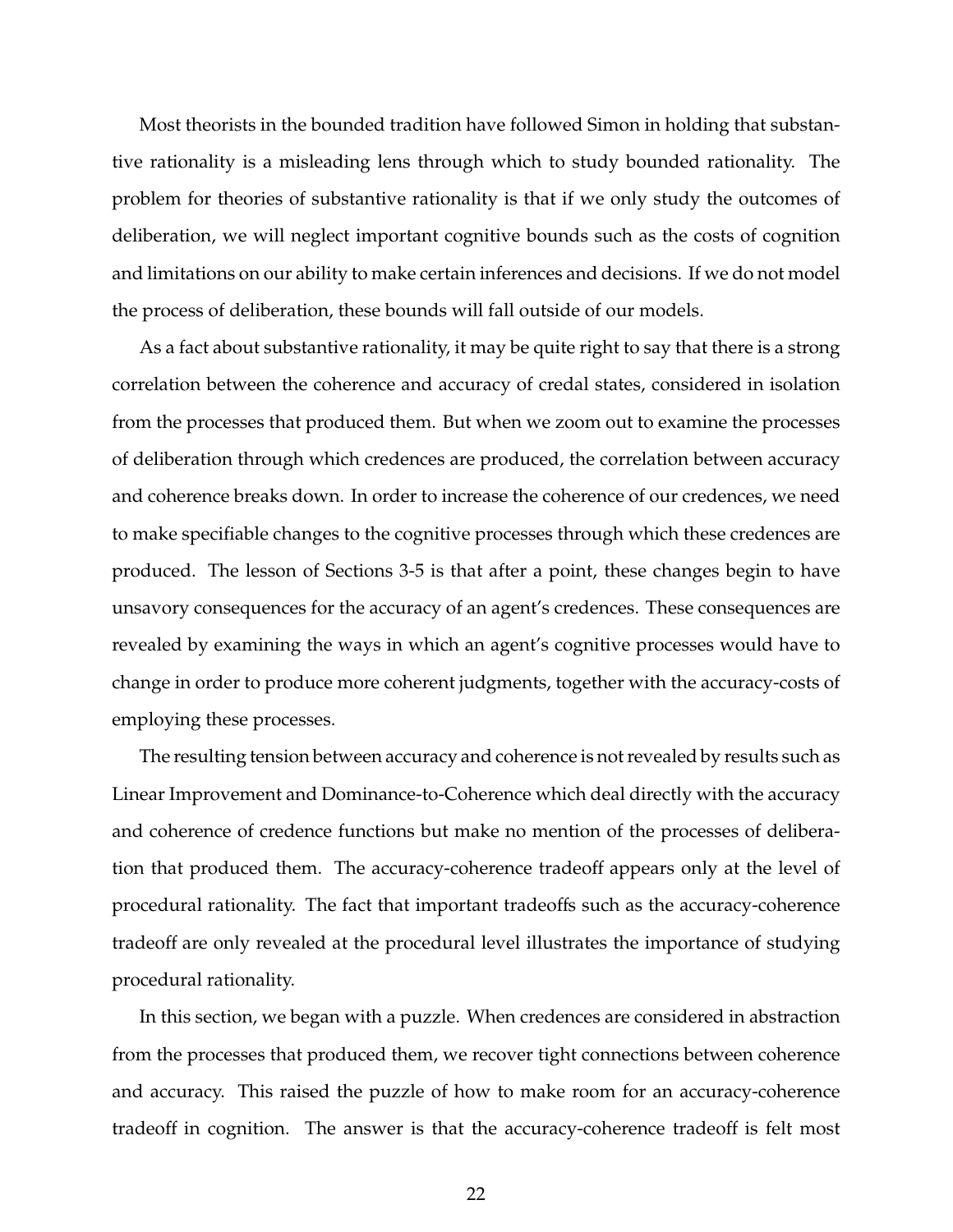strongly at the procedural level of deliberation procedures rather than the substantive level of beliefs and preferences that result from these procedures. For exactly this reason, bounded rationality theorists have held that theorizing about bounded rationality occurs mostly at the procedural level. What implications does this have for the normative place of coherence in bounded rationality?

## **7 Normative implications**

In the unbounded case, disputes about the normative status of coherence requirements are not primarily extensional disputes. Coherence-based normative theories hold that rational agents must have coherent beliefs and preferences, because coherence requirements are fundamental requirements of rationality. Their opponents agree that rational agents must have coherent, or nearly-coherent attitudes, but take this fact to be derivative on other rational requirements, such as the requirement to hold evidentially supported beliefs (Kolodny 2005). What is at issue is not, for the most part, what rationality requires but whether the requirements in question are fundamental or derivative. Even distinguishing between structural and substantive rationality or between oughts and rational requirements will not bring out significant extensional disagreement, for it is widely agreed that unbounded agents ought, and are substantively rationally required to hold mostly coherent attitudes.<sup>24</sup>

It looks tempting to extend coherence requirements to bounded agents by holding that bounded agents are rationally required to be as coherent as possible, given their limitations. But now we arrive at an extensional dispute, because for bounded agents there is an accuracy-coherence tradeoff between the accuracy and coherence of their judgments as well as a quality-coherence tradeoff between the quality and coherence of their preferences or decisions. Now it is tempting to hold that what agents ought to do,

<sup>&</sup>lt;sup>24</sup>Some authors go further and target coherence norms in their application to belief, or in the life of unbounded agents (Arkes et al. 2016; Field forthcoming). An advantage of the present approach is that it does not require us to go this far.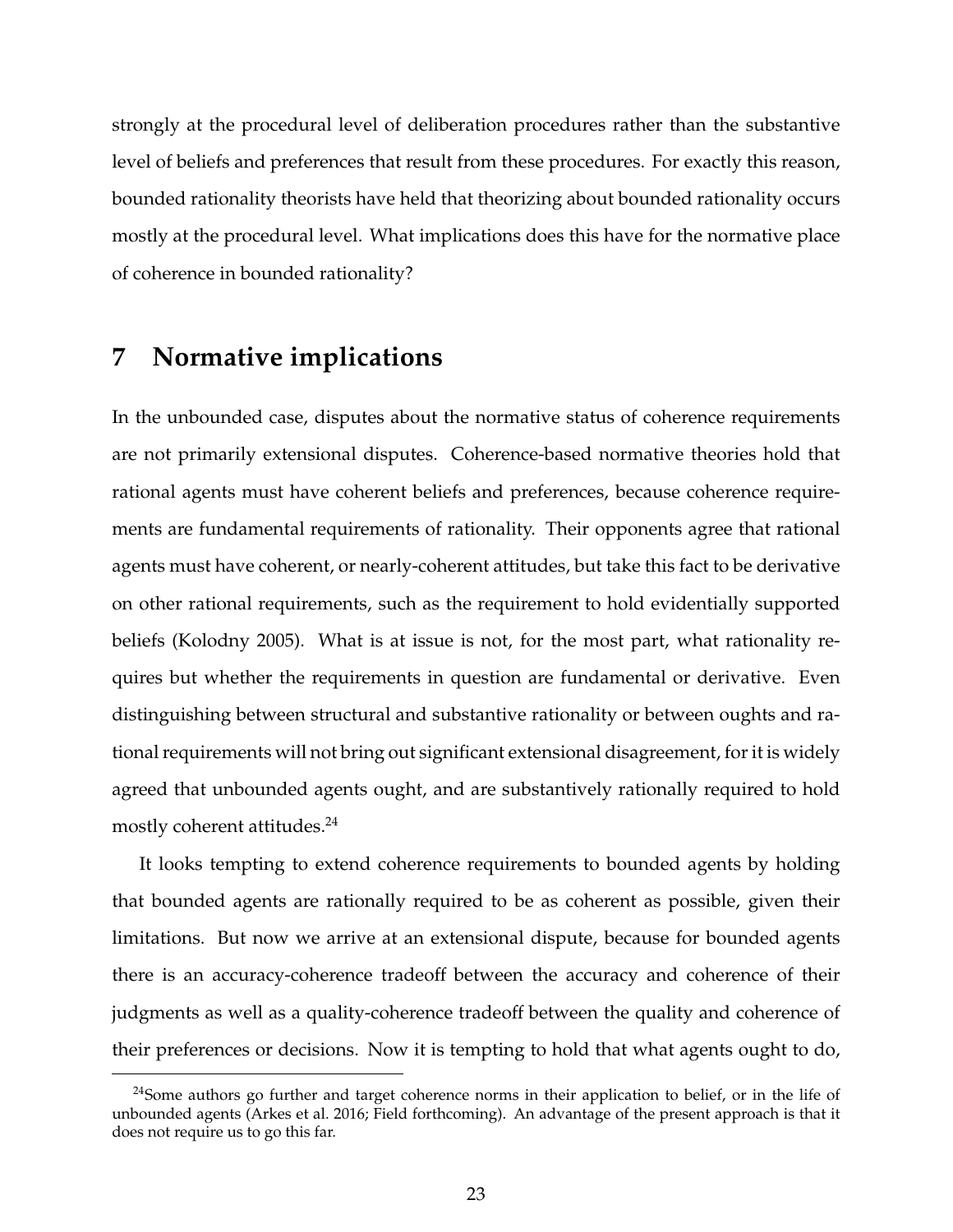and what substantive rationality requires them to do, is not to pursue coherence at all costs, but rather to adopt cognitive strategies which sacrifice some amount of expected coherence for the sake of improvements in accuracy and decision quality. This leaves coherence-based theories with three options.<sup>25</sup>

First, they can say that the requirement for bounded agents to be as coherent as possible is a requirement of structural rather than substantive rationality, or a rational requirement rather than a statement about what ought to be done. The ensuing dialectic is familiar, but the tone has changed. It is now conceded that what agents ought to do or what substantive rationality requires them to do is not always, or even perhaps for the most part to be as coherent as possible. This means that there is a central normative sense in which many agents may be uncriticizable, or even praiseworthy for failures to pursue coherence.

Second, coherence-based theories may not lean on these distinctions and may instead make the stronger claim that what agents ought to do and what they are rationally required to do is to pursue coherence at all costs. But now Kolodny's (2005) challenge returns with a vengeance: why be rational? In the present context, the challenge strengthens to the following: why be rational, instead of structuring our cognitive lives in ways expected to produce more accurate judgments and better decisions? This is a tough question to answer, and it threatens to tell against coherence-based accounts.

Finally, coherence-based theories could concede that overall rational requirements are partially informed by considerations of accuracy and decision quality, which trade off against coherence.<sup>26</sup> This would involve denying that bounded agents are rationally required to be as coherent as possible. This move raises interesting normative questions, of which I highlight two examples below.<sup>27</sup>

 $^{25}$ How about a fourth option: once you've settled on a broad class of cognitive strategies, you should strive to implement those strategies as coherently as possible? In general, I'm not opposed to emphasizing coherence in later steps of strategy-selection, although I suspect it might be a bit strong to give coherence complete priority over other goals at later stages of strategy selection. Thanks to an anonymous referee for pushing me on this point.

 $^{26}$ Or relatedly, they could follow Broome (2013) in letting rationality be exhausted by coherence, but treating rationality as one of many considerations bearing on how we ought to cognize.

 $27$ This may also put pressure against attempts to account for heuristic rationality on grounds of accuracy,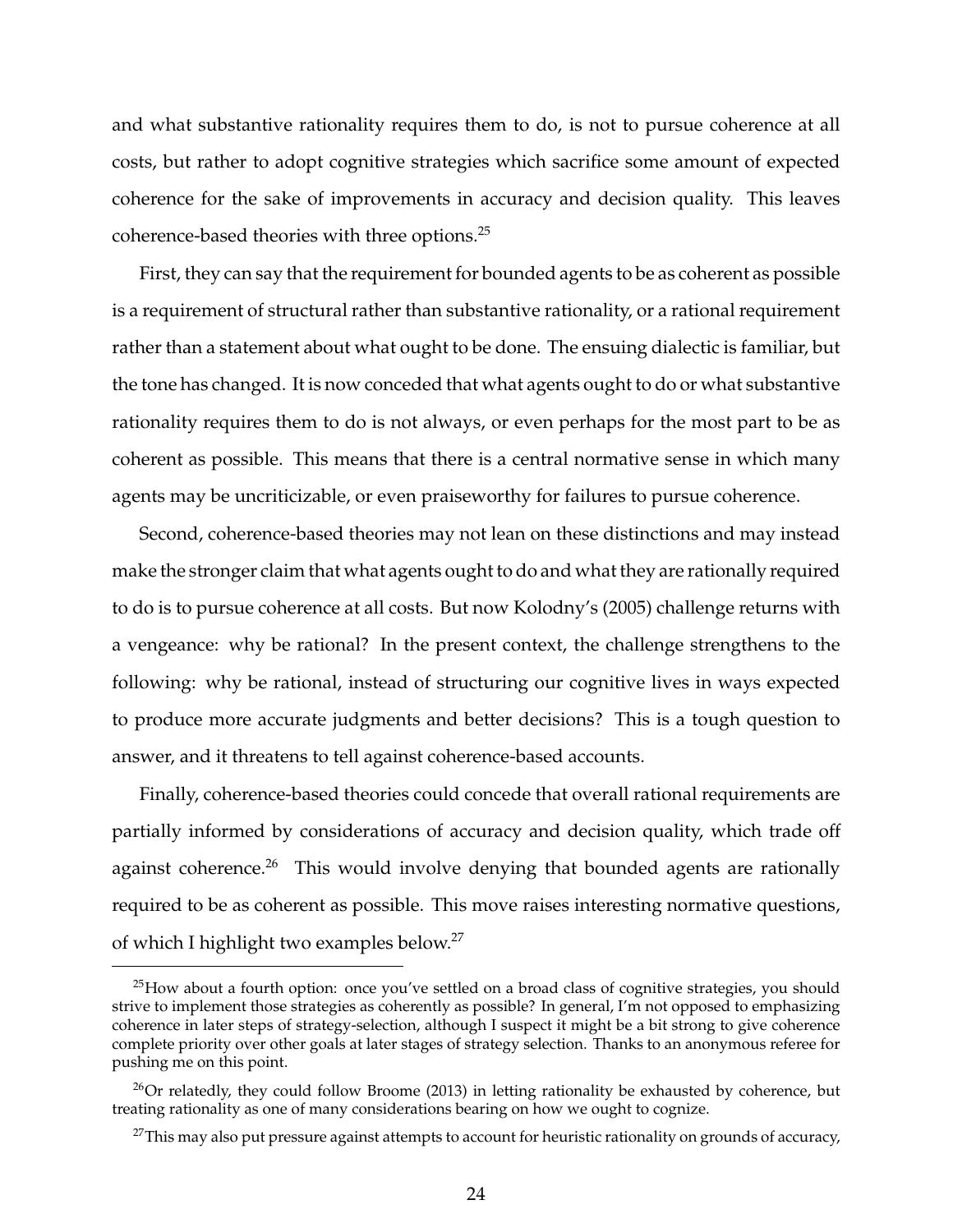First, classic experiments from the heuristics and biases program show that heuristic strategies can sometimes produce incoherent attitudes. Defenders of heuristic cognition counter that these occasional biases are the predictable result of rational heuristic procedures for judgment and decisionmaking. Although heuristics occasionally produce incoherent judgments, they may nonetheless strike the best balance between accuracy and coherence in cognition. If this is right, then in what sense, if any, are agents rationally criticizable for forming incoherent attitudes as a result of heuristic cognition? Might we go so far as to say that there is no sense in which they are rationally criticizable, for they would have been irrational to cognize in any other way? $^{28}$ 

Second, if accuracy and decision quality are to trade off against coherence in determining what rationality requires, then how are these considerations to be weighed against one another?<sup>29</sup> Presumably, coherence-based theories want to avoid a view on which accuracy and decision quality should always outweigh considerations of incoherence, but it is not easy to see how this tradeoff is to be made. Moreover, ardent defenders of an accuracy-centered approach to epistemology may claim that accuracy should always take precedence over coherence in judgment, and many, such as utilitarians, might claim that decision quality should always take precedence over coherence in decisionmaking. This raises the challenge of saying how and why coherence should be allowed to trade off against accuracy and decision quality.

Summing up, we have seen that bounded agents face accuracy-coherence and qualitycoherence tradeoffs, in which the accuracy and quality of cognitive processes trades off against their expected coherence in many cognitive contexts. These tradeoffs arise because subsidiary factors such as strategic variety and cognitive complexity often increase expected accuracy and quality, but decrease expected coherence. Taking these tradeoffs

without inducing downstream revisions to familiar epistemological principles (Karlan forthcoming).

 $^{28}$ For recent philosophical attempts to vindicate cognitive biases, see Hedden (2019), Icard (2018), Morton (2017), and Polonioli (2013).

<sup>&</sup>lt;sup>29</sup>See Worsnip (forthcoming) for discussion of the difficulty of weighing coherence against substantive considerations such as accuracy in deliberation.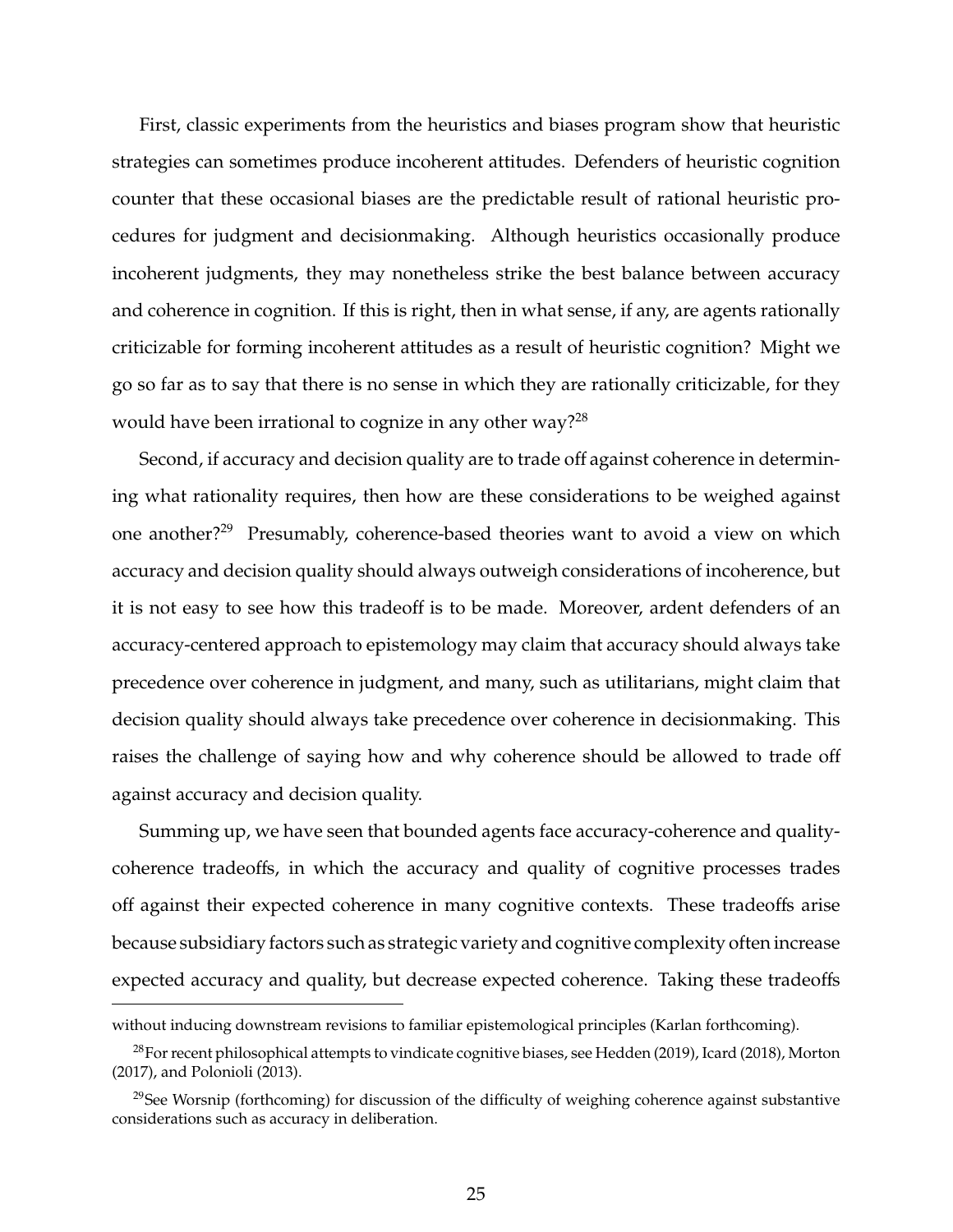seriously highlights the need for theories of bounded rationality to attend to procedural rationality, since it is at this level that the tradeoff appears. These tradeoffs also restrict the form of defensible coherence-based approaches to rationality, and raise interesting normative questions that are deserving of further study.

## **References**

Arkes, Hal, Gigerenzer, Gerd, and Hertwig, Ralph. 2016. "How bad is incoherence?" *Decision* 3:20–39.

Armstrong, J. Scott and Graefe, Andreas. 2012. "Predicting elections from the most important issue: A test of the take-the-best heuristic." *Journal of Behavioral Decision Making* 25:41–48.

Bermúdez, José. 2020. *Frame it again*. Cambridge University Press.

Broome, John. 2013. *Rationality through reasoning*. Wiley.

Dawes, Robyn. 1979. "The robust beauty of improper linear models in decision making." *American Psychologist* 34:571–582.

Dawes, Robyn and Corrigan, Bernard. 1974. "Linear models in decision making." *Psychological Bulletin* 81:95–106.

De Bona, Glauber and Staffel, Julia. 2017. "Graded incoherence for accuracy-firsters." *Philosophy of Science* 84:189–213.

—. 2018. "Why be (approximately) coherent?" *Analysis* 78:405–415.

Field, Claire. forthcoming. "Embracing incoherence." In Nick Hughes (ed.), *Epistemic dilemmas*, forthcoming. Oxford University Press.

Fishburn, Peter. 1974. "Lexicographic orders, utilities and decision rules: A survey." *Management Science* 20:1442–1471.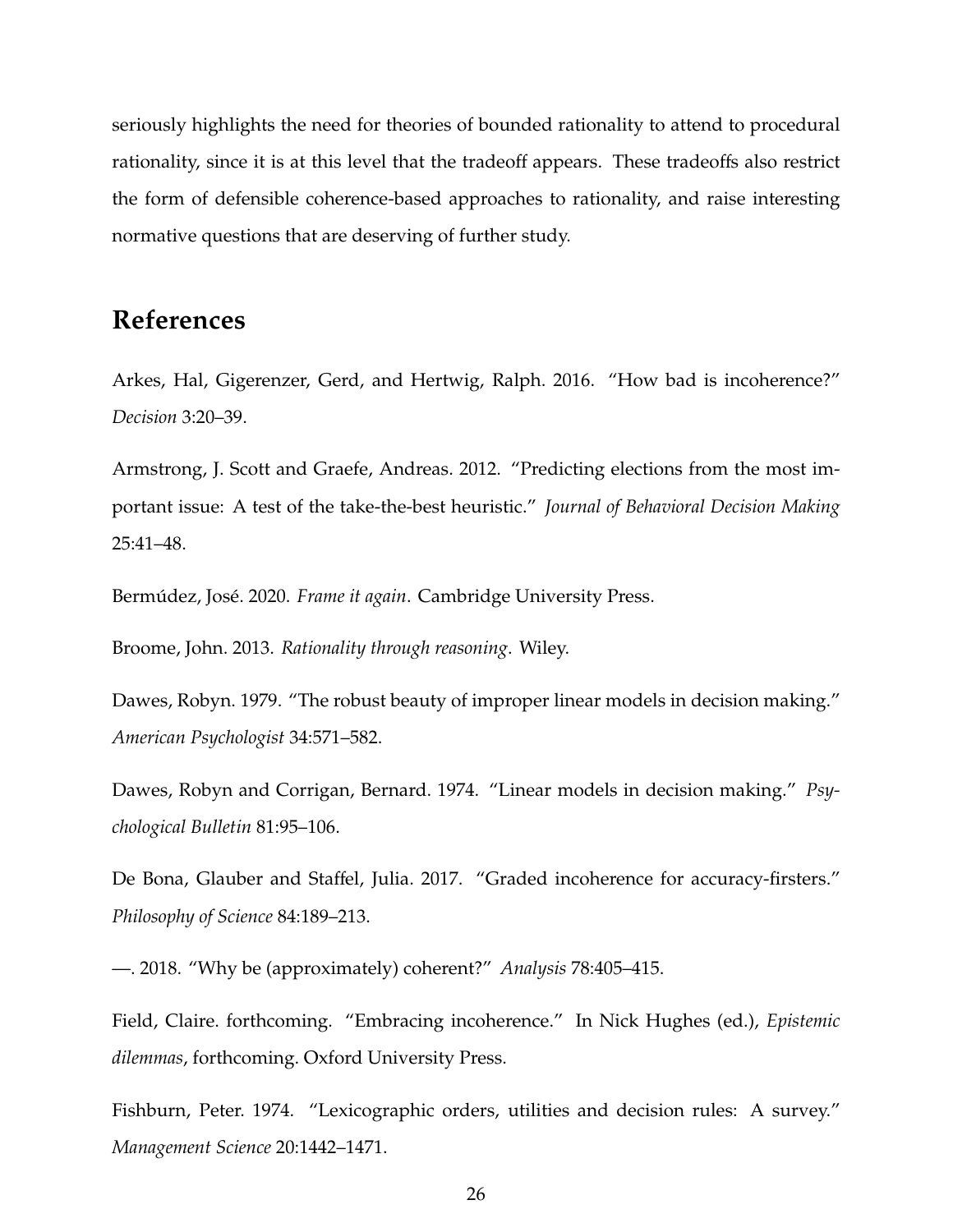Geman, Stuart, Bienenstock, Elie, and Doursat, René. 1992. "Neural networks and the bias/variance dilemma." *Neural Computation* 4:1–58.

Gigerenzer, Gerd. forthcoming. "Axiomatic rationality and ecological rationality." *Synthese* forthcoming.

Gigerenzer, Gerd and Brighton, Henry. 2009. "Homo heuristicus: Why biased minds make better inferences." *Topics in Cognitive Science* 1:107–143.

Gigerenzer, Gerd and Goldstein, Daniel. 1996. "Reasoning the fast and frugal way: Models of bounded rationality." *Psychological Review* 103:650–669.

Gigerenzer, Gerd, Hoffrage, Ulrich, and Kleinbölting, Heinz. 1991. "Probabilistic mental models: A Brunswikian theory of confidence." *Psychological Review* 98:506–528.

Gigerenzer, Gerd and Selten, Reinhard (eds.). 2001. *Bounded rationality: The adaptive toolbox*. MIT press.

Gilovich, Thomas, Griffin, Dale, and Kahneman, Daniel (eds.). 2002. *Heuristics and biases: The psychology of intuitive judgment*. Cambridge University Press.

Godfrey-Smith, Peter. 2002. "Environmental complexity and the evolution of cognition." In Robert Sternberg and James Kaufman (eds.), *The evolution of intelligence*, 223–49. Lawrence Erlbaum.

Hedden, Brian. 2019. "Hindsight bias is not a bias." *Analysis* 79:43–52.

Icard, Thomas. 2018. "Bayes, bounds, and rational analysis." *Philosophy of Science* 85:79– 101.

Jain, Gaurav, Gaeth, Gary, Nayakankuppam, Dhananjay, and Levin, Irwin. 2020. "Revisiting attribute framing: The impact of number roundedness on framing." *Organizational Behavior and Human Decision Processes* 161:109–19.

27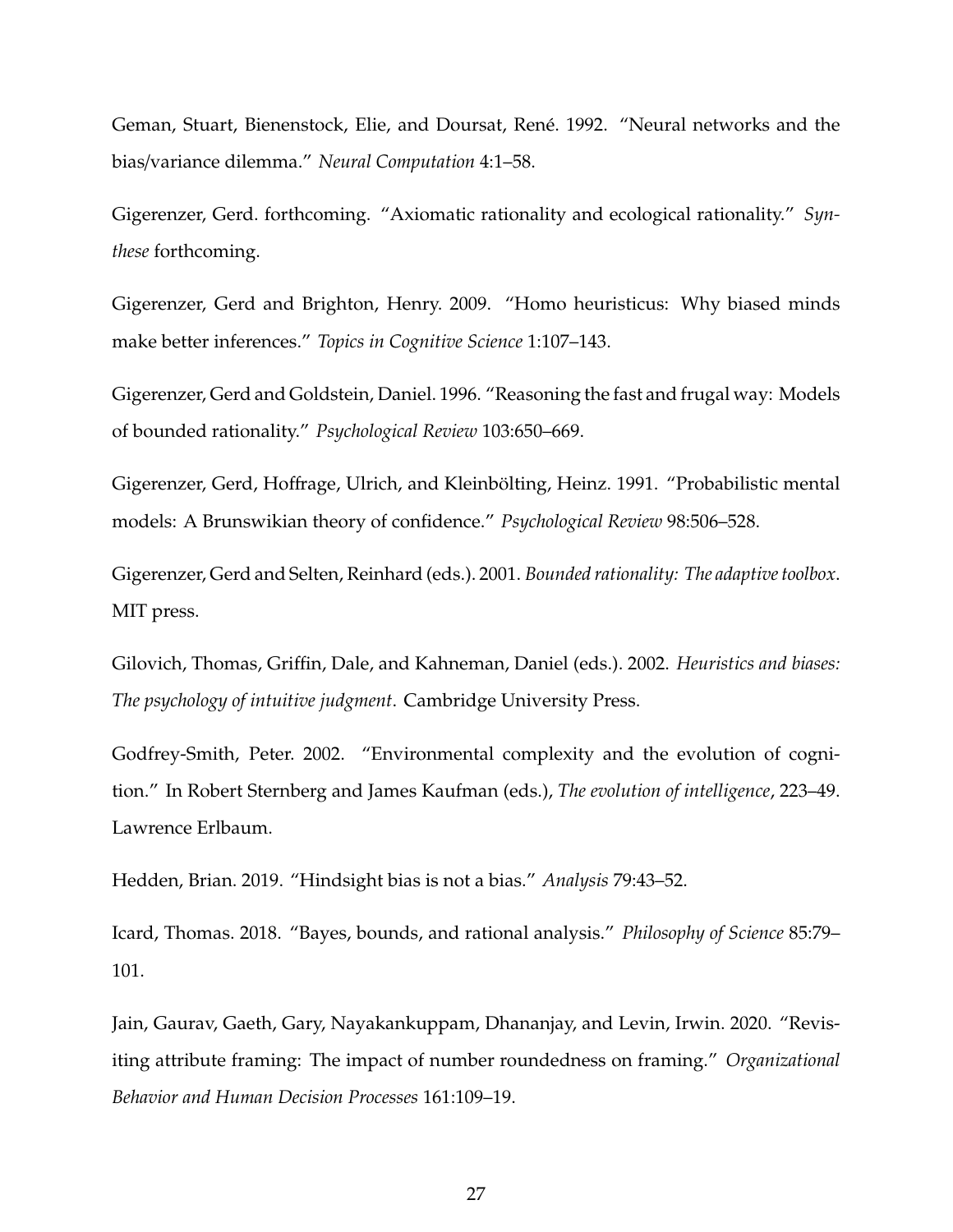Johnson, Eric and Payne, John. 1985. "Effort and accuracy in choice." *Management Science* 31:395–414.

Johnson, Eric J. and Goldstein, Daniel. 2003. "Do defaults save lives?" *Science* 302:1338– 1339.

Kahneman, Daniel, Slovic, Paul, and Tversky, Amos (eds.). 1982. *Judgment under uncertainty: Heuristics and biases*. Cambridge University Press.

Karlan, Brett. forthcoming. "Reasoning with heuristics." *Ratio* forthcoming.

Kolodny, Niko. 2005. "Why be rational?" *Mind* 114:509–563.

Krupenye, Christopher, Rosati, Alexandra G., and Hare, Brian. 2015. "Bonobos and chimpanzees exhibit human-like framing effects." *Biology Letters* 11:20140527.

Levin, Irwin, Schneider, Sandra, and Gaeth, Gary. 1998. "All frames are not created equal: A typology and critical analysis of framing effects." *Organizational Behavior and Human Decision Processes* 76:149–188.

Manzini, Paola and Mariotti, Marco. 2012. "Choice by lexicographic semiorders." *Theoretical Economics* 7:1–23.

Marewski, Julian and Schooler, Lael. 2011. "Cognitive niches: An ecological model of strategy selection." *Psychological Review* 118:393–437.

Marsh, Banabay and Kacelnik, Alex. 2002. "Framing effects and risky decisions in starlings." *Proceedings of the National Academy of Sciences* 99:3352–3355.

Martignon, Laura and Hoffrage, Ulrich. 2002. "Fast, frugal and fit: Simple heuristics for paired comparison." *Theory and Decision* 52:29–71.

Morton, Jennifer. 2017. "Reasoning under scarcity." *Australasian Journal of Philosophy* 95:543–559.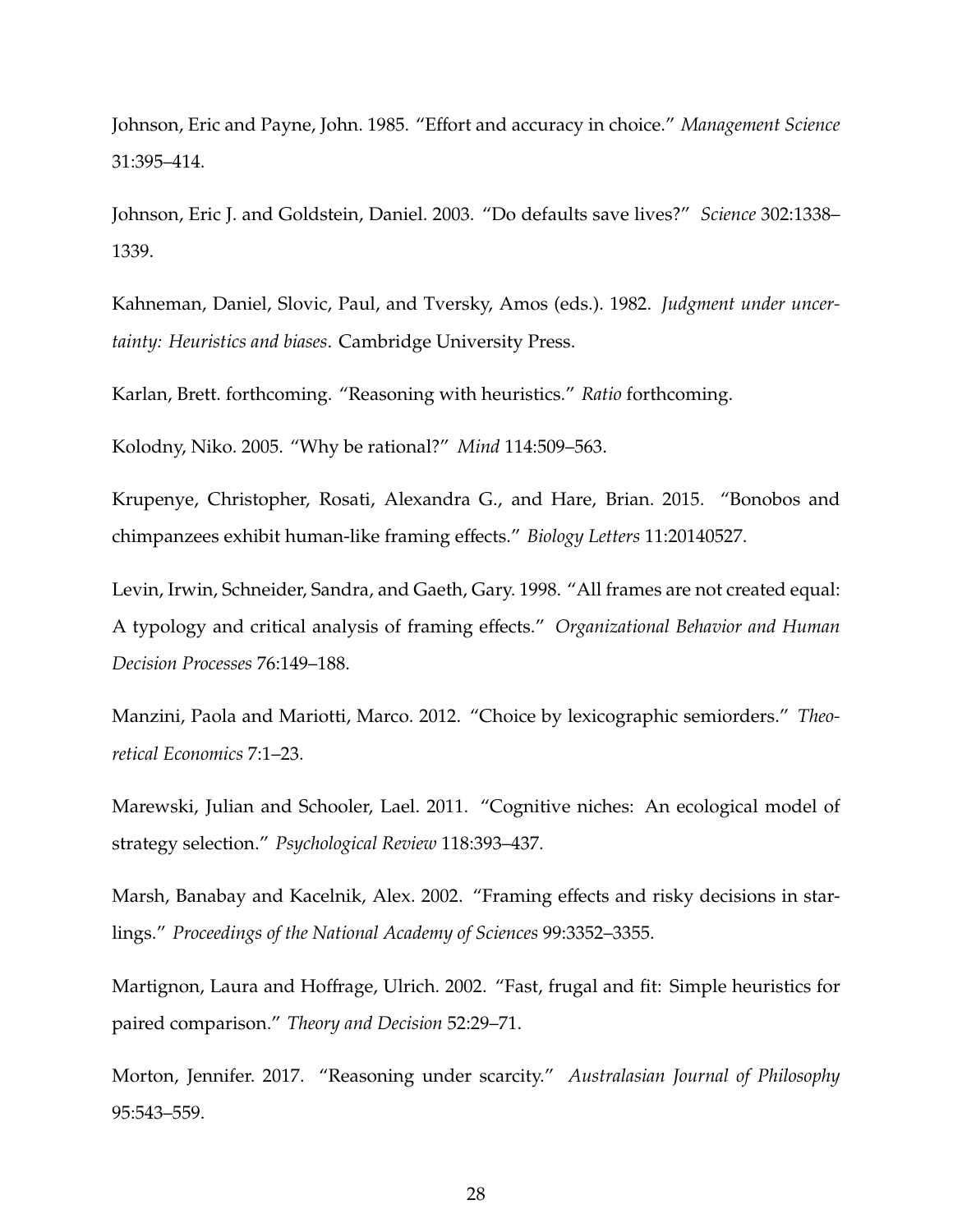Payne, John, Bettman, James, and Johnson, Eric. 1988. "Adaptive strategy selection in decisionmaking." *Journal of Experimental Psychology: Learning, Memory, and Cognition* 14:534–552.

Polonioli, Andreas. 2013. "Blame it on the norm: The challenge from 'Adaptive rationality'." *Philosophy of the Social Sciences* 44:131–150.

Powell, Russell, Mikhalevich, Irina, Logan, Corina, and Clayton, Nicola S. 2017. "Convergent minds: The evolution of cognitive complexity in nature." *Interface Focus* 7:20170029.

Rysiew, Patrick. 2008. "Rationality disputes - psychology and epistemology." *Philosophy Compass* 3:1153–1176.

Schervish, Mark, Seidenfeld, Teddy, and Kadane, Joseph. 2000. "How sets of coherent probabilities may serve as models for degrees of incoherence." *International Journal of Uncertainty, Fuzziness and Knowledge-Based Systems* 8:347–355.

—. 2002. "Measuring Incoherence." *Sankhya: The Indian Journal of Statistics* 64:561–587.

—. 2003. "Measures of incoherence: How not to gamble if you must." In Jose Bernardo ´ (ed.), *Bayesian statistics*, 385–401. Oxford University Press.

Schmid, Bernhard. 2016. "Decision-making: Are plants more rational than animals?" *Current Biology* 26:R675–R678.

Searle, John. 2001. *Rationality in action*. MIT Press.

Shenhav, Amitai, Musslick, Sebastian, Lieder, Falk, Kool, Wouter, Griffiths, Thomas, Cohen, Jonathan, and Botvinick, Matthew. 2017. "Toward a rational and mechanistic account of mental effort." *Annual Review of Neuroscience* 40:99–124.

Simon, Herbert. 1976. "From substantive to procedural rationality." In T.J. Kastelein, S.K. Kulpers, W.A. Nijenhuls, and R.G. Wagenaar (eds.), *25 years of economic theory*, 65–86. Springer.

29